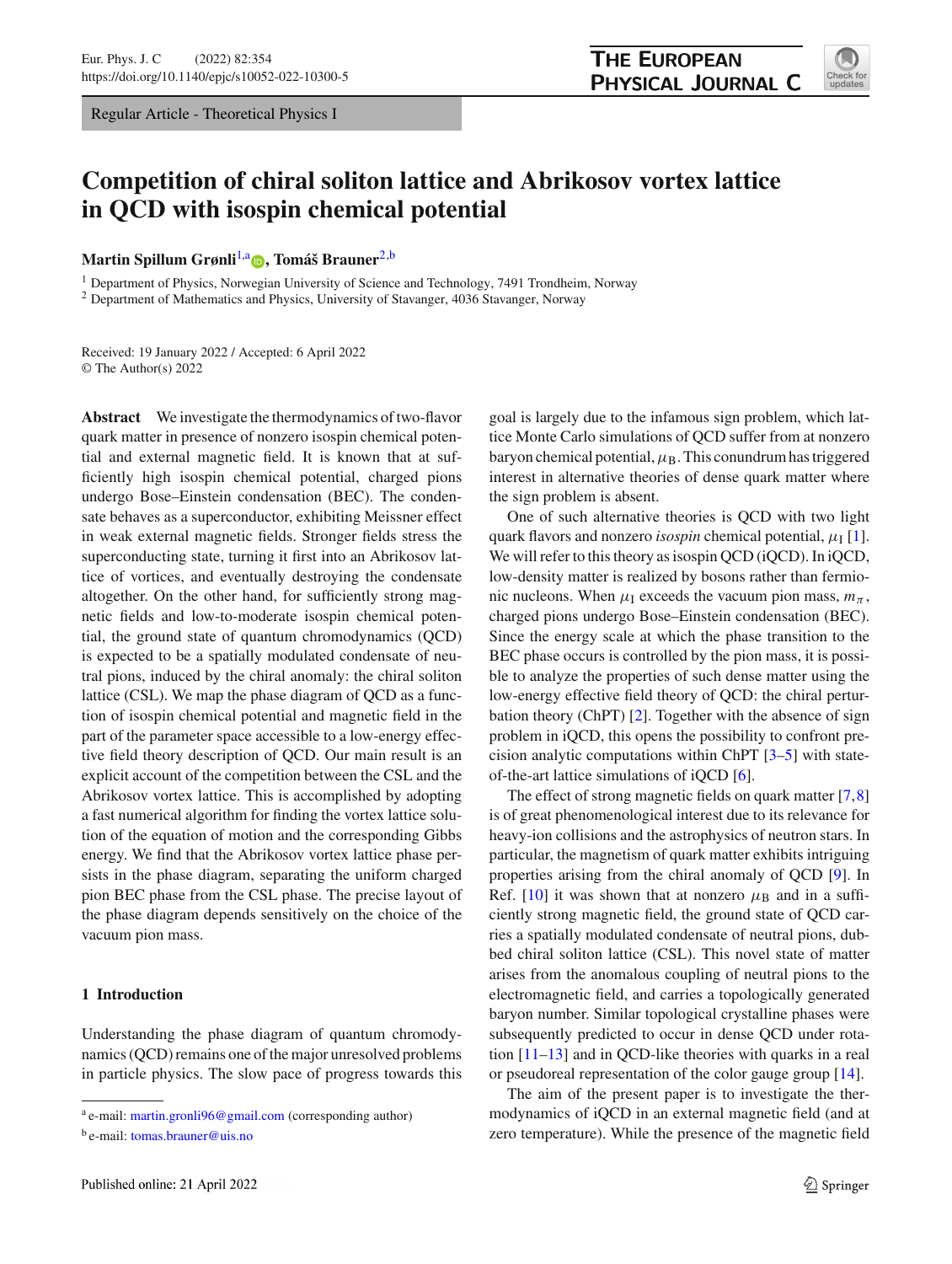reinstates the sign problem, the physical properties of iQCD in external magnetic fields make this goal worth pursuing on its own. Namely, the pion BEC carries electric charge and as such behaves as an electromagnetic superconductor. Weak magnetic fields should be entirely expelled from such a medium by the Meissner effect. On the other hand, sufficiently strong magnetic fields should destroy the condensate. In so-called type-II superconductors, the transition between the uniform BEC phase and the normal state without BEC proceeds in two steps as the magnetic field is cranked up. In the intermediate stage, the magnetic flux penetrates the superconducting medium through a periodic array of vortices, called the Abrikosov lattice. A first sketch of the phase diagram of the pion superfluid as a function of  $\mu_I$  and magnetic field appeared nearly a half-century ago [\[15\]](#page-13-12), including an explicit solution for a single isolated vortex [\[16](#page-13-13)]. These early analyses were recently revisited and improved using the model independent approach of ChPT [\[17](#page-13-14)]. The Abrikosov vortex lattice in iQCD in external magnetic fields was considered in Ref. [\[18](#page-13-15)].

The present paper improves upon the existing literature in two main aspects. First, the chiral anomaly affects the magnetism of iQCD in the same way as that of QCD with nonzero  $\mu_B$ . Hence, sufficiently strong magnetic fields will inevitably lead to the formation of CSL. It is therefore mandatory to consider the competition of charged pion BEC and neutral pion CSL to have a physically adequate picture of the phase diagram of iQCD. Yet, the possible existence of CSL in iQCD has not been investigated before.<sup>[1](#page-1-0)</sup> Without a detailed analysis, it is not even clear whether the phase carrying the Abrikosov lattice of charged pion vortices will survive in the phase diagram.

Second, the analysis of the vortex lattice in Ref. [\[18](#page-13-15)] was carried out using a semi-analytic approximation, valid near the upper critical field where the back-reaction of the pion condensate to the external magnetic field is very weak. In this paper, we provide a numerical solution for the vortex lattice that is complete within the tree level of ChPT without further approximations. We do so by adapting a fast momentumspace numerical algorithm for finding vortex lattice solutions in the Ginzburg–Landau theory, known in condensed-matter physics [\[20,](#page-13-16)[21\]](#page-13-17). An alternative numerical approach, based on coordinate space discretization, was put forward recently in Ref. [\[22\]](#page-13-18).

The plan of the paper is as follows. Section [2](#page-1-1) reviews the basic setup of ChPT for two light quark flavors including the effects of nonzero isospin chemical potential and magnetic field. We take this opportunity to summarize at one place the technical assumptions that the following sections base upon. A brief reminder of the thermodynamics of physical systems in external magnetic fields is also included. In Sect. [3,](#page-3-0) we review the physics of uniform charged pion BEC and calculate its Gibbs energy in the external field. This serves as a starting point for finding the thermodynamic equilibrium by comparing several candidate ground states. In Sect. [4](#page-3-1) we do the same for the neutral pion CSL. While trading  $\mu_B$  for  $\mu_I$ as compared to Ref. [\[10\]](#page-13-8) is next-to-trivial, a novel element here is that we likewise treat the magnetic field as dynamical and pin down the CSL state by minimizing the Gibbs energy. This stands in contrast to all previous accounts of the CSL in quark matter, where the magnetic field was treated as a fixed background. Section [5](#page-5-0) is the core of the paper. Here we describe in detail the algorithm for finding a self-consistent vortex lattice solution to the equations of motion. Finally, in Sect. [6](#page-8-0) we put all the bits together and map the phase diagram of iQCD as a function of isospin chemical potential and magnetic field. The concluding Sect. [7](#page-10-0) is reserved for additional comments.

Appendix A discusses the effect of electrostatic fields arising from the electric charge carried by the BEC and CSL states. While a strict thermodynamic limit may then not exist, it is shown that one can choose the system volume so that our analysis is not invalidated by finite-volume corrections and at the same time the effect of electric fields can be neglected. In Appendix B, we return to the question whether iQCD in an external magnetic field actually is a type-I or a type-II superconductor. We derive a sufficient condition for the existence of a phase with an inhomogeneous pion condensate in the phase diagram, and show that this condition is satisfied for the physical pion mass.

# <span id="page-1-1"></span>**2 Effective field theory for QCD at nonzero isospin chemical potential and magnetic field**

The analysis presented in this paper is based on the following schematic Lagrangian,

<span id="page-1-2"></span>
$$
\mathcal{L} = \mathcal{L}_{QED} + \mathcal{L}_{ChPT} + \mathcal{L}_{WZW}.
$$
 (1)

The first contribution is the usual free Maxwell Lagrangian with a gauge-fixing term if needed,

$$
\mathcal{L}_{\text{QED}} = -\frac{1}{4} F_{\mu\nu} F^{\mu\nu} + \mathcal{L}_{\text{g.f.}},
$$
\n(2)

with  $F_{\mu\nu} \equiv \partial_{\mu} A_{\nu} - \partial_{\nu} A_{\mu}$ . Moreover,

$$
\mathcal{L}_{\text{ChPT}} = \frac{f_{\pi}^2}{4} \left[ \text{Tr}(D_{\mu} \Sigma^{\dagger} D^{\mu} \Sigma) + m_{\pi}^2 \text{Tr}(\Sigma + \Sigma^{\dagger}) \right]
$$
(3)

is the leading-order Lagrangian of ChPT for two light quark flavors. This depends on two empirically determined parameters, the pion decay constant  $f_{\pi}$  and the vacuum pion mass *m*<sub>π</sub>. The matrix  $\Sigma \in SU(2)$  encodes the three pion degrees of freedom. Its covariant derivative  $D_\mu \Sigma$  couples it to gauge

<span id="page-1-0"></span> $1$  The only exception we are aware of is Ref. [\[19\]](#page-13-19) which, however, only considered a limiting case of CSL, the neutral pion domain wall.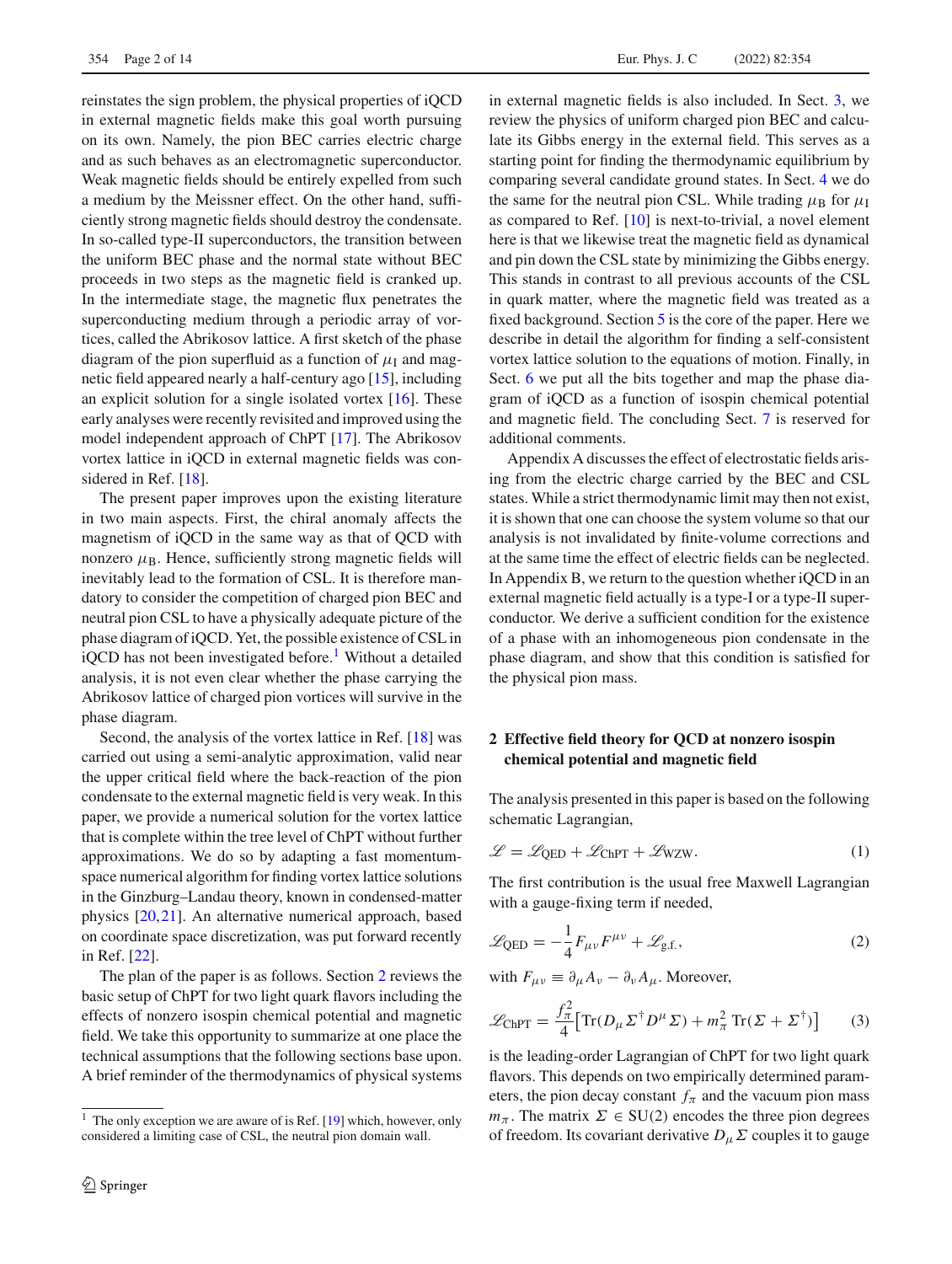fields associated with the chiral symmetry of QCD. In presence of the electromagnetic gauge potential  $A_\mu$ , the covariant derivative reads

$$
D_{\mu}\Sigma \equiv \partial_{\mu}\Sigma - \frac{i}{2}eA_{\mu}[\tau_3, \Sigma],
$$
\n(4)

where  $\tau_3$  is the third Pauli matrix and *e* is the electromagnetic coupling. A nonzero isospin chemical potential  $\mu_I$  is implemented as a constant temporal background,  $A_0 = \mu_I/e$ .

Finally, the last term in Eq. [\(1\)](#page-1-2) is the anomalous Wess– Zumino–Witten (WZW) term. The full WZW term depends on all three pion fields in a rather complicated manner which we shall not reproduce here; see e.g. Ref. [\[9\]](#page-13-7). We will only need a reduced version of the WZW term obtained by discarding the charged pion degrees of freedom and only keeping the neutral pion field,  $\pi^{0}$ . This reduced WZW term reads

<span id="page-2-2"></span>
$$
\mathcal{L}_{\text{WZW}} = \frac{e\mu_1}{8\pi^2} \mathbf{B} \cdot \nabla \phi,\tag{5}
$$

where  $\phi \equiv \pi^0/f_\pi$  is a dimensionless neutral pion field. This differs from the WZW term at nonzero  $\mu_B$  used in Ref. [\[10\]](#page-13-8) to study the CSL in QCD only by a factor of two [\[23](#page-13-20)].

It has been proposed that augmenting QCD with dynamical electromagnetic fields leads to a modification of the ChPT Lagrangian by a term that explicitly breaks the isospin SU(2) symmetry [\[24](#page-13-21)]. This is responsible for the electromagnetic splitting of pion masses already at tree level. Such a correction to the effective Lagrangian is however numerically very small and we neglect it here for simplicity.

#### <span id="page-2-4"></span>2.1 Thermodynamics of iQCD in external magnetic fields

In this paper, we will address the equilibrium properties of iQCD in an external magnetic field. This means that we will assume the magnetic field, and hence the potential  $A_{\mu}$ , to be static. We will also assume the absence of any electric field. The latter can be ensured by making the iQCD matter locally electrically neutral in equilibrium. This is a nontrivial assumption since both the charged pion BEC and the CSL carry electric charge. Other degrees of freedom are therefore needed to maintain local charge neutrality. Alternatively, one may argue that, depending on the volume of the system, the effect of electric fields can be neglected even in absence of additional degrees of freedom. This is justified in detail in Appendix A.

With the above assumptions, the equilibrium free energy density of iQCD in the region of the parameter space accessible by ChPT can be written as

$$
\mathcal{F} = \frac{\mathbf{B}^2}{2} + \mathcal{H}_{\text{ChPT}} + \mathcal{H}_{\text{WZW}},\tag{6}
$$

where *H* indicates the canonical Hamiltonian density and the various contributions match those to the Lagrangian [\(1\)](#page-1-2). The free energy is a local functional of the pion fields and the

magnetic field,  $\mathbf{B} = \nabla \times \mathbf{A}$ . This field is however affected by the back-reaction of the iQCD matter. In order to correctly account for the boundary conditions imposed by the external magnetic field, we have to Legendre-transform to the Gibbs energy density,

<span id="page-2-3"></span>
$$
\mathcal{G} \equiv \mathcal{F} - \mathbf{B} \cdot \mathbf{H},\tag{7}
$$

where  $H = B - M$  and M is the magnetization of the iQCD matter in the external field. In order to determine the thermodynamic equilibrium, we therefore have to minimize the spatial integral of

<span id="page-2-1"></span>
$$
\mathcal{G} = \frac{\mathbf{B}^2}{2} - \mathbf{B} \cdot \mathbf{H} + \mathcal{H}_{\text{ChPT}} + \mathcal{H}_{\text{WZW}} \tag{8}
$$

as a functional of **A** and the pion fields. The external field **H** is fixed, and assumed to be uniform throughout this paper.

In practice, it does not seem feasible to find the absolute minimum of the Gibbs energy directly. What we will rather do is to find several specific solutions to the classical equations of motion and evaluate their respective Gibbs energies. The phase diagram is then mapped by comparing the Gibbs energies of these candidate equilibrium states. The following candidate states will be included in the analysis:

- The vacuum state, corresponding to  $\Sigma = \mathbb{1}$ .
- The uniform charged pion BEC state, analyzed in Sect. [3.](#page-3-0)
- The neutral pion CSL state, investigated in Sect. [4.](#page-3-1)
- The Abrikosov vortex lattice state, explored in Sect. [5.](#page-5-0)

#### 2.2 Power counting

An effective field theory such as ChPT relies on a powercounting scheme to be predictive. Within ChPT (see for instance Ref. [\[25](#page-13-22)]) it is usual to count each derivative as well as the pion mass as  $\mathcal{O}(p^1)$ . Including the kinetic term for the electromagnetic field in the Lagrangian [\(1\)](#page-1-2) can be made consistent with this power-counting if we count  $A_{\mu} = \mathcal{O}(p^0)$ and  $e = \mathcal{O}(p^1)$ . Likewise,  $\mu_I = \mathcal{O}(p^1)$ . Then, both  $\mathcal{L}_{\text{OED}}$ and  $\mathcal{L}_{ChPT}$  in Eq. [\(1\)](#page-1-2) enter at the same counting order,  $\mathcal{O}(p^2)$ . This makes it among others possible to consistently analyze vortices in the pion BEC phase of iQCD within ChPT.<sup>2</sup>

As to the CSL phase, an explicit power-counting scheme that applies to nonzero  $\mu$ <sub>B</sub> was proposed recently in Ref. [\[26](#page-13-23)]. However, this power-counting scheme treats the chemical potential as a large quantity rather than a small perturbation. Unfortunately, it appears impossible to define a powercounting in which all three parts of the Lagrangian [\(1\)](#page-1-2) would appear at the same order.

This serves as a warning to the reader that the results we report in this paper should strictly speaking not be understood as predictions of an effective field theory of iQCD

<span id="page-2-0"></span><sup>2</sup> We are grateful to Naoki Yamamoto for pointing this out to us.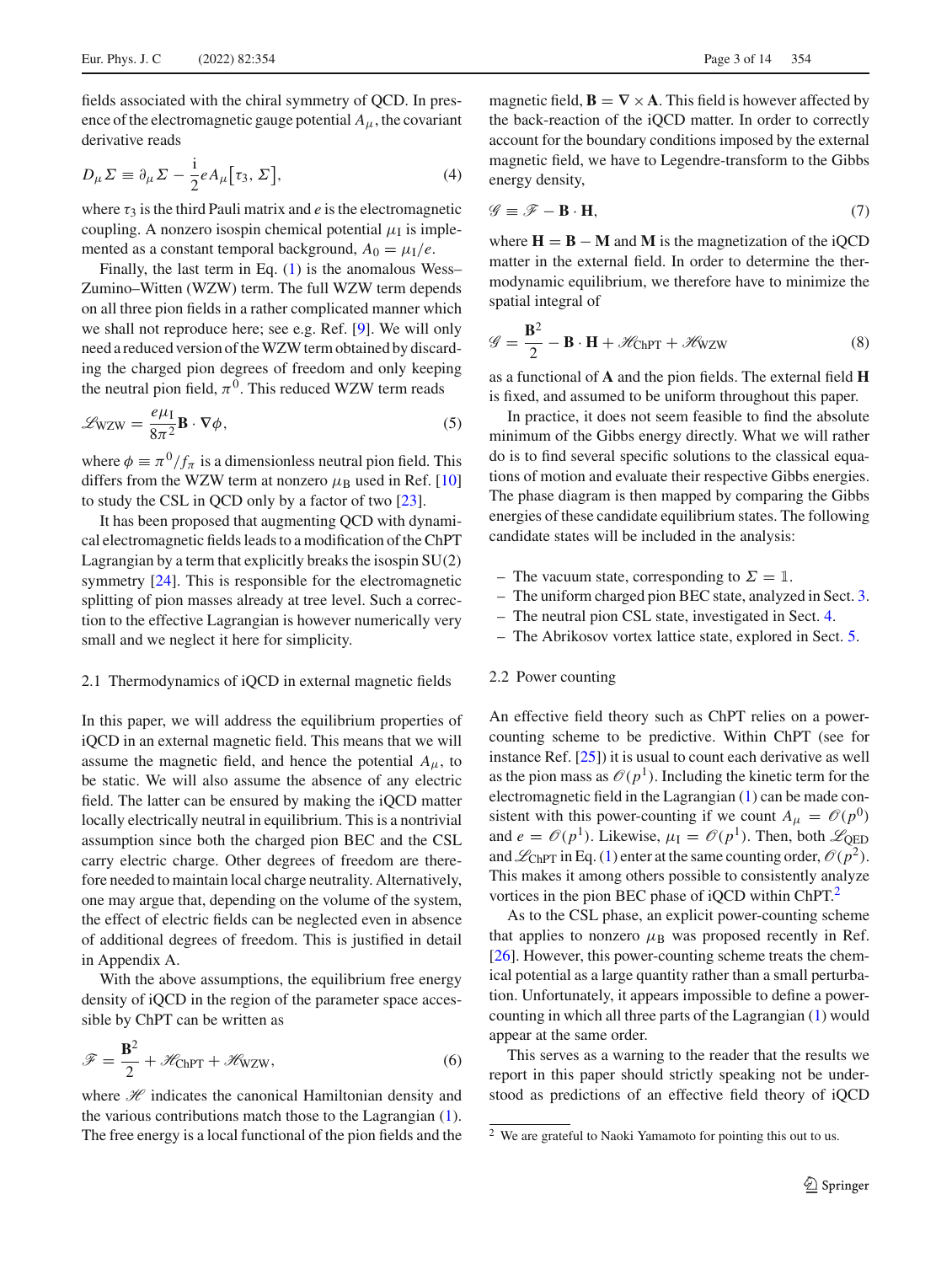with a well-defined derivative expansion. We can however still treat Eq. [\(1\)](#page-1-2) as a model within which we can map the phase diagram of iQCD. Our model is defined as the minimal chiral Lagrangian that captures all the physics needed to address the competition of charged pion condensation and anomaly-induced neutral pion condensation.

## <span id="page-3-0"></span>**3 Uniform charged pion condensate**

In the vacuum state,  $\Sigma = 1$ , the  $\mathcal{H}_{ChPT}$  term in Eq. [\(8\)](#page-2-1) reduces to  $-m_{\pi}^2 f_{\pi}^2$ , whereas  $\mathscr{H}_{WZW}$  vanishes. Minimizing the Gibbs energy [\(8\)](#page-2-1) with respect to the dynamical vector potential **A** then gives (not surprisingly)  $\mathbf{B} = \mathbf{H}$ , and subsequently

<span id="page-3-2"></span>
$$
\mathcal{G}_{\text{vac}} = -\frac{\mathbf{H}^2}{2} - m_\pi^2 f_\pi^2.
$$
 (9)

For  $\mu_1 > m_\pi$ , another uniform stationary state, carrying a BEC of charged pions, exists. This state is a superconductor exhibiting Meissner effect, that is  $\mathbf{B} = 0$ . This corresponds to the electromagnetic potential  $A_\mu = (\mu_I/e, \mathbf{0})$ . The pion condensate is parameterized by [\[1\]](#page-13-0)

$$
\Sigma = \mathbb{1} \cos \alpha + i\tau_2 \sin \alpha, \quad \cos \alpha = \frac{m_{\pi}^2}{\mu_1^2} = \frac{1}{x^2}, \quad (10)
$$

where  $x \equiv \mu_I/m_\pi$  is a dimensionless isospin chemical potential. This result is by now so well-known that we skip the details of its derivation; see Ref. [\[27\]](#page-13-24) for a pedagogical account. A simple algebra then leads to an expression for the Gibbs energy density of the uniform pion BEC state,

$$
\mathscr{G}_{\text{BEC}} = -\frac{1}{2} m_{\pi}^2 f_{\pi}^2 \left( x^2 + \frac{1}{x^2} \right). \tag{11}
$$

In the following, we will use the vacuum Gibbs energy [\(9\)](#page-3-2) as a reference and relate the Gibbs energies of the other candidate states to it. Thus, the relative Gibbs energy density of the uniform charged pion BEC is

<span id="page-3-3"></span>
$$
\Delta \mathscr{G}_{\text{BEC}} \equiv \mathscr{G}_{\text{BEC}} - \mathscr{G}_{\text{vac}} = \frac{\mathbf{H}^2}{2} - \frac{1}{2} m_\pi^2 f_\pi^2 \left( x - \frac{1}{x} \right)^2.
$$
\n(12)

Should we assume that the charged pion BEC is a type-I superconductor, we could extract from Eq.  $(12)$  the critical magnetic field that destroys the superconducting order,

<span id="page-3-4"></span>
$$
H_{\rm c} = m_{\pi} f_{\pi} \left( x - \frac{1}{x} \right) = f_{\pi} \left( \mu_{\rm I} - \frac{m_{\pi}^2}{\mu_{\rm I}} \right),\tag{13}
$$

in agreement with Ref. [\[17\]](#page-13-14). Above this field, the uniform charged pion BEC is thermodynamically disfavored by the energy cost associated with expelling the magnetic field from its bulk. It however turns out that the charged pion BEC is, in fact, a type-II superconductor in a large part of the parameter space of iQCD. Cranking up the external magnetic field does not destroy the order at once, but leads first to an intermediate phase where the condensate is penetrated by a lattice of vortices carrying magnetic flux. This phase is limited to the magnetic field range  $H_{c1} < H < H_{c2}$ , where  $H_{c1}$  and  $H_{c2}$ are known respectively as the lower and upper critical field. Below  $H_{c1}$  the uniform BEC state prevails, whereas above *H*<sub>c2</sub> the vacuum state is favored over any state containing a condensate of charged pions.

It follows by definition of the various critical fields that  $H_{c1} < H_c < H_{c2}$ . Until we actually determine the lower and upper critical fields, Eq. [\(13\)](#page-3-4) will therefore still serve as a useful reference, indicating the scale of magnetic field that severely affects the uniform BEC state.

## <span id="page-3-1"></span>**4 Chiral soliton lattice**

The CSL state carries a spatially inhomogeneous condensate of neutral pions. We can therefore restrict the SU(2)-valued matrix field  $\Sigma$  to the ansatz  $\Sigma = e^{i\tau_3\phi}$ , where  $\phi$  is the dimensionless neutral pion field, introduced in Eq. [\(5\)](#page-2-2). Upon inserting this ansatz in the Lagrangian [\(1\)](#page-1-2) and using the result [\(9\)](#page-3-2) for the Gibbs energy of the vacuum, we can bring the relative Gibbs energy density of neutral pions to the form

<span id="page-3-5"></span>
$$
\Delta \mathcal{G}_{\text{CSL}} = \frac{1}{2} (\mathbf{B} - \mathbf{H})^2 + \frac{f_\pi^2}{2} \left[ (\nabla \phi)^2 + 2m_\pi^2 (1 - \cos \phi) \right] - \frac{e\mu_\text{I}}{8\pi^2} \mathbf{B} \cdot \nabla \phi.
$$
 (14)

Keeping in mind that this should be treated as a local functional of  $\phi$  and **A**, the stationarity condition for the magnetic field becomes  $\nabla \times \mathbf{B} = \mathbf{0}$ . In order to simplify the analysis, we will assume that the magnetic field **B** only varies in the direction of **H**, which we take by choice to be oriented along the *z*-axis. Together with the zero-divergence constraint on **B**, this automatically implies that in equilibrium, **B** must be a constant vector. Moreover, the −**B** · **H** term in the Gibbs energy forces **B** to be parallel to **H**.

The partial derivatives of  $\phi$  in the transverse directions *x*, *y* only enter Eq. [\(14\)](#page-3-5) squared with a positive sign. It follows that in the equilibrium,  $\phi$  can only be modulated in the *z*-direction. The corresponding one-dimensional stationarity condition for  $\phi$  reads

$$
\partial_z^2 \phi = m_\pi^2 \sin \phi. \tag{15}
$$

This is the equation of motion of a simple pendulum, whose closed-form solutions are, up to an overall translation [\[10\]](#page-13-8),

<span id="page-3-6"></span>
$$
\cos\frac{\phi(zm_{\pi}/k)}{2} = \operatorname{sn}(zm_{\pi}/k, k),\tag{16}
$$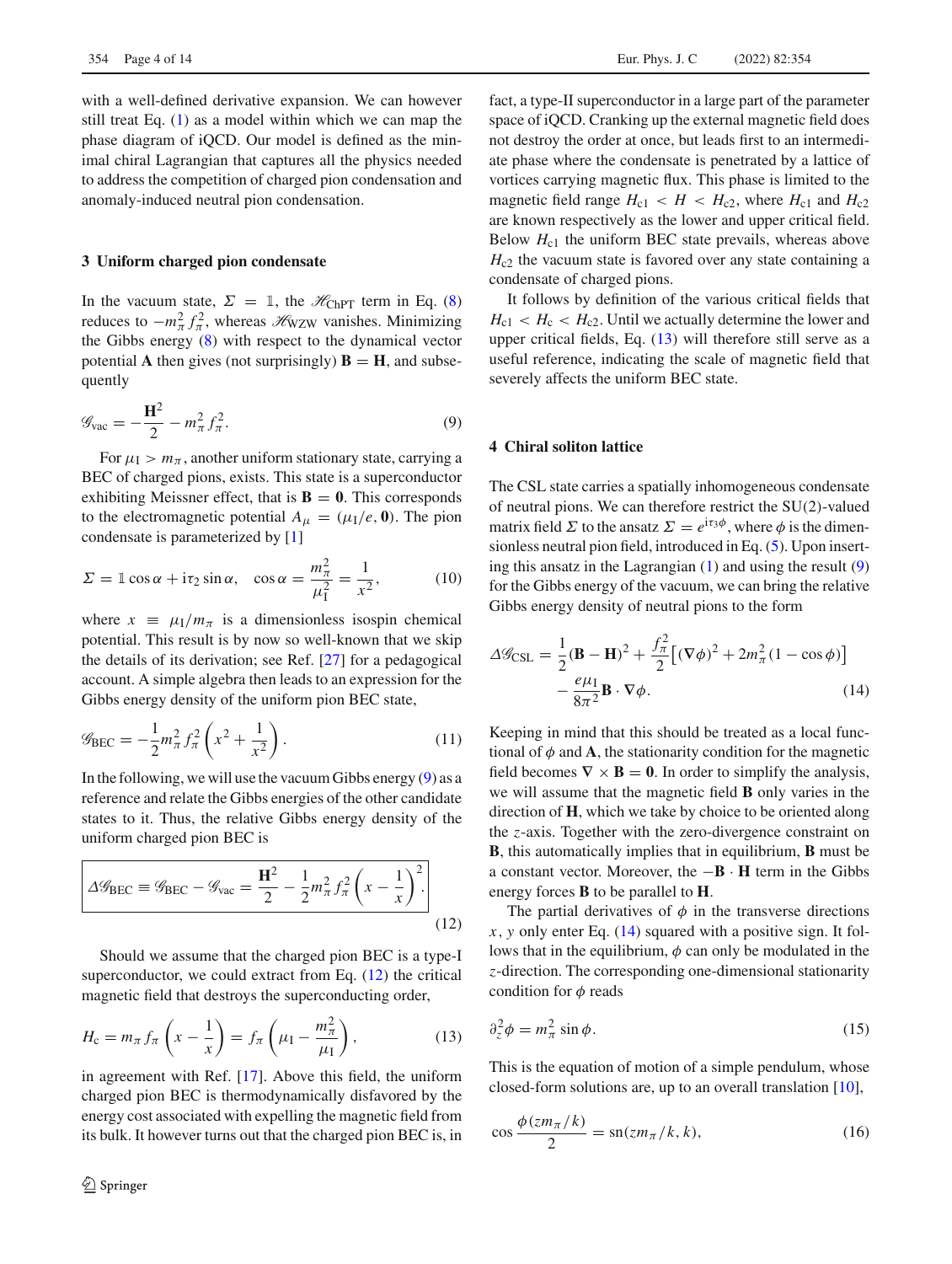where sn is one of the Jacobi elliptic functions and *k*, constrained to the range  $0 \le k \le 1$ , the so-called elliptic modulus. The condensate  $\Sigma$  defined by this solution exhibits periodic modulation with the period

<span id="page-4-2"></span>
$$
\ell = \frac{2kK(k)}{m_{\pi}},\tag{17}
$$

where  $K(k)$  is the complete elliptic integral of the first kind.

Plugging the solution  $(16)$  back into Eq.  $(14)$ , we get the *spatially averaged* Gibbs energy density of the CSL state as a function of **B** and *k*,

<span id="page-4-0"></span>
$$
\Delta \bar{\mathcal{G}}_{\text{CSL}} = \frac{1}{2} (B - H)^2 + 2m_{\pi}^2 f_{\pi}^2 \left[ 1 - \frac{1}{k^2} + \frac{2}{k^2} \frac{E(k)}{K(k)} \right] - \frac{e\mu_1 m_{\pi} B}{8\pi k K(k)},
$$
\n(18)

where  $E(k)$  is the complete elliptic integral of the second kind. This is a quadratic polynomial in *B*, which gives at once the solution for the magnetic field **B** in terms of **H**,

<span id="page-4-3"></span>
$$
B = H + \frac{e\mu_{\rm I}m_{\pi}}{8\pi k K(k)}.
$$
\n(19)

Inserting this back in Eq. [\(18\)](#page-4-0) leads finally to an expression for the Gibbs energy density of the CSL state in terms of a sole free parameter *k*,

<span id="page-4-4"></span>
$$
\Delta \bar{g}_{\text{CSL}} = \frac{H^2}{2} - \frac{1}{2} \left[ H + \frac{e\mu_1 m_\pi}{8\pi k K(k)} \right]^2 + 2m_\pi^2 f_\pi^2 \left[ 1 - \frac{1}{k^2} + \frac{2}{k^2} \frac{E(k)}{K(k)} \right].
$$
\n(20)

In order to find the actual equilibrium CSL state, this is to be minimized with respect to *k*, which leads to the condition

<span id="page-4-1"></span>
$$
\frac{E(k)}{k} = \frac{e\mu_{\rm I}}{32\pi m_{\pi}f_{\pi}^2} \left[H + \frac{e\mu_{\rm I}m_{\pi}}{8\pi k K(k)}\right].\tag{21}
$$

This has to be solved numerically.

#### <span id="page-4-8"></span>4.1 Chiral limit

Since the analytic expressions for the CSL state found above are rather involved, it is instructive to inspect their behavior in the limiting case of vanishing vacuum pion mass, i.e. the chiral limit,  $m_{\pi} \rightarrow 0$ . This can be done either by making use of the asymptotic properties of the elliptic integrals, or by setting  $m_\pi = 0$  and minimizing the Gibbs energy [\(14\)](#page-3-5) directly. While the latter approach is much easier, we choose the former, which also covers small but nonzero  $m_\pi$ .

It follows from Eq. [\(21\)](#page-4-1) that for very small  $m_\pi$ , the optimal value of *k* is very small as well. By approximating both complete elliptic integrals with the leading term of their Taylor series,  $E(k) \approx K(k) = \pi/2 + \mathcal{O}(k^2)$ , Eq. [\(21\)](#page-4-1) reduces

<span id="page-4-5"></span>
$$
\frac{k}{m_{\pi}} \approx \frac{2f_{\pi}}{\Omega H} (1 - \Omega^2), \quad \Omega \equiv \frac{e\mu_I}{8\pi^2 f_{\pi}}, \tag{22}
$$

where  $\Omega$  is a dimensionless measure of the magnitude of the WZW term. Inserting this in Eqs. [\(17\)](#page-4-2) and [\(19\)](#page-4-3), we get the corresponding values for the period of the CSL solution and the dynamical magnetic field,

$$
\ell \approx \frac{2\pi f_{\pi}}{\Omega H} (1 - \Omega^2), \quad B \approx \frac{H}{1 - \Omega^2}.
$$
 (23)

Finally, the relative Gibbs energy density of the CSL state near the chiral limit follows from Eq. [\(20\)](#page-4-4),

<span id="page-4-9"></span>
$$
\Delta \bar{\mathcal{G}}_{\text{CSL}} \approx -\frac{\Omega^2 H^2}{2(1 - \Omega^2)}.
$$
\n(24)

Except for the asymptotic expression [\(22\)](#page-4-5) for  $k/m_\pi$ , all the above results for the chiral limit can also be derived by setting  $m_\pi = 0$  in Eq. [\(14\)](#page-3-5), upon which the Gibbs energy density only depends on **B** and the gradient of  $\phi$  and its direct minimization is trivial. For the record, we remark that the corresponding expression for the Gibbs energy density of the uniform charged pion BEC in the chiral limit follows from Eq. [\(12\)](#page-3-3),

$$
\Delta \mathcal{G}_{BEC} = \frac{1}{2} (\mathbf{H}^2 - f_\pi^2 \mu_1^2).
$$
 (25)

#### 4.2 Comparison to CSL at fixed magnetic field

As already briefly mentioned in the introduction, previous treatments of the CSL in QCD were based on the setup where the external magnetic field is a fixed background, which amounts to setting  $\mathbf{B} = \mathbf{H}$ . This raises a natural question to what extent the approach used here, where **B** is a dynamical field that is self-consistently solved for, is more accurate.

Upon replacing  $\mu_I$  with  $2\mu_B$ , previously published results for CSL in QCD [\[10](#page-13-8)] are recovered by neglecting the second term on the right-hand side of Eq. [\(19\)](#page-4-3) as well as the terms in Eqs.  $(20)$  and  $(21)$ , proportional to  $e<sup>2</sup>$ . The latter capture the back-reaction of the neutral pions to the magnetic field, which is absent if **B** is treated as fixed.

The validity of this approximation relies on a single condition that should be satisfied in equilibrium,

<span id="page-4-6"></span>
$$
\frac{e\mu_1 m_\pi}{8\pi k K(k)} \ll H. \tag{26}
$$

Given that  $E(k)/k$  is monotonously decreasing on  $(0, 1]$  and bounded from below by one, it follows from Eq. [\(21\)](#page-4-1) that within the same approximation, the CSL state can only exist in equilibrium above the critical field

<span id="page-4-7"></span>
$$
H_{\rm CSL} = \frac{32\pi m_\pi f_\pi^2}{e\mu_{\rm I}}.\tag{27}
$$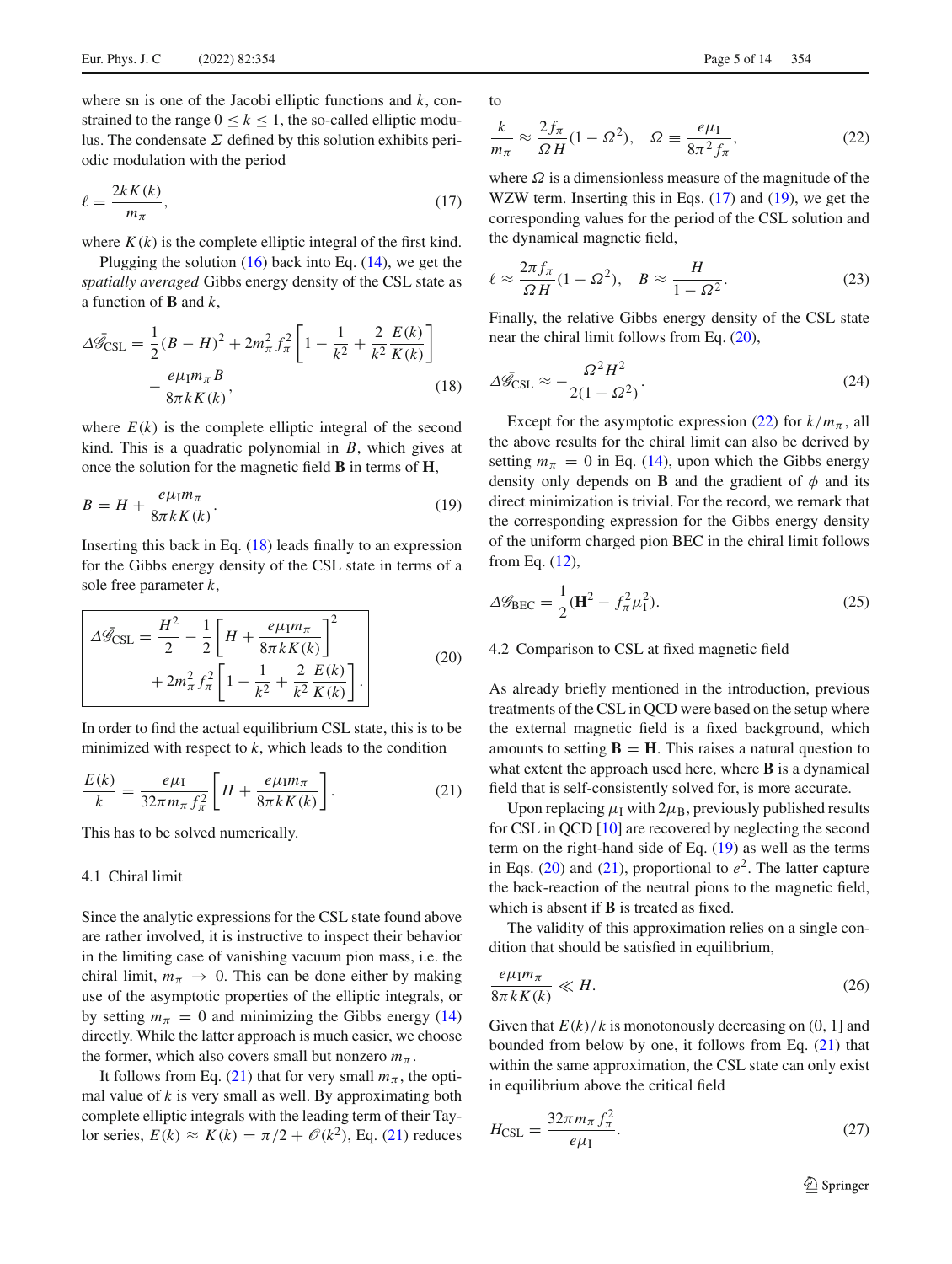For *k* that is not too small, this automatically guarantees that the condition [\(26\)](#page-4-6) holds, as long as the parameter  $\Omega$  defined by Eq. [\(22\)](#page-4-5) is much smaller than one. For very small *k*, we can use the approximate expression [\(22\)](#page-4-5) to arrive at the same condition,  $\Omega \ll 1$ . This is in turn satisfied if  $\mu_I$  is much smaller than the cutoff scale of ChPT,  $4\pi f_{\pi}$ , which is something we expect from a quantity of order  $\mathcal{O}(p^1)$ .

We conclude that in practice, the corrections to the equilibrium properties of the CSL, caused by treating **B** as a dynamical field, are numerically negligible. This can be seen as an a posteriori justification of the assumption made in previous works that the external magnetic field is a fixed, nondynamical background. That is no longer true for the superconducting charged pion BEC phase, where the dynamical nature of **B** is essential for getting the basic physics right.

### <span id="page-5-0"></span>**5 Abrikosov vortex lattice**

In this section, we will address in detail the possible appearance of a phase with an inhomogeneous charged pion condensate supporting a lattice of magnetic vortices. Our approach follows closely that of Refs. [\[20,](#page-13-16)[21\]](#page-13-17). The basic idea is to rewrite the free energy of the magnetic and pion fields in terms of manifestly gauge-invariant variables. Assuming spatial periodicity of the equilibrium state in the plane transverse to the external field **H**, the various fields are then expanded in a Fourier series; the specific ansatz we use is described in Sect. [5.2.](#page-6-0) Next, the classical equations of motion are cast in a form that streamlines iterative solution for the Fourier coefficients; this is detailed in Sect. [5.3.](#page-7-0) This procedure makes it possible to solve numerically the equations of motion at fixed average magnetic flux density, **B**. The latter is related to the external field **H** using a version of the virial theorem, derived in Ref. [\[28](#page-13-25)]; see Sect. [5.4.](#page-8-1) Having at hand both the free energy and the external field finally allows us to calculate the Gibbs energy of the vortex lattice.

Our analysis is based on a few simplifying assumptions. These do not constitute any approximation to our model [\(1\)](#page-1-2) per se, but rather help to select a class of relevant solutions to the equations of motion. First, we assume the absence of any neutral pion condensate. Hence, the SU(2)-valued matrix field  $\Sigma$  takes the generic form

$$
\Sigma = \frac{1}{f_{\pi}} (\sigma \mathbb{1} + i\tau_1 \pi_1 + i\tau_2 \pi_2), \tag{28}
$$

where  $\pi_{1,2}$  are the real scalar fields representing charged pions and  $\sigma$  is fixed implicitly by the normalization condition  $\sigma^2 + \pi_1^2 + \pi_2^2 = f_\pi^2$ . It will be convenient to group  $\pi_{1,2}$  into a single complex field,

 $\pi = \pi_1 + i\pi_2.$  (29)

<span id="page-5-1"></span>
$$
\mathcal{F} = \frac{\mathbf{B}^2}{2} + \frac{1}{2} (\nabla \sigma)^2 + \frac{1}{2} |(\nabla - i e \mathbf{A}) \pi|^2
$$
  

$$
- \frac{1}{2} \mu_1^2 \pi^* \pi - f_\pi m_\pi^2 \sigma.
$$
 (30)

#### <span id="page-5-5"></span>5.1 Abrikosov solution near  $H_{c2}$

Let us start with the extreme case of external field close to the upper critical field  $H_{c2}$ . Taking this limit leads to two simplifications. First, the condensate of charged pions becomes very small and the free energy density [\(30\)](#page-5-1) can therefore be expanded in powers of  $\pi$ . Second, the back-reaction of the condensate to the magnetic field is negligible and we can therefore treat **B** as fixed,  $\mathbf{B} = \mathbf{H}$ .

The linearized equation of motion for  $\pi$ , obtained by expanding the free energy density [\(30\)](#page-5-1) to second order in  $\pi$ , reads

<span id="page-5-2"></span>
$$
-(\nabla - ieA)^2 \pi = (\mu_1^2 - m_\pi^2)\pi.
$$
 (31)

Solving this equation is equivalent to the usual Landau level eigenvalue problem. We define the gauge-invariant operator  $\Pi \equiv -i\nabla - eA$ , and in terms of its components the annihilation and creation operators,

$$
a \equiv \frac{1}{\sqrt{2eH}}(\Pi_x + i\Pi_y), \quad a^\dagger \equiv \frac{1}{\sqrt{2eH}}(\Pi_x - i\Pi_y). \quad (32)
$$

Our new operators satisfy the simple commutation relation  $[T_x, T_y] = ieH$ , and hence  $[a, a^{\dagger}] = 1$ . The linearized equation of motion [\(31\)](#page-5-2) now acquires the form

$$
eH(2a^{\dagger}a+1)\pi = (\mu_1^2 - m_{\pi}^2)\pi.
$$
 (33)

Since the eigenvalues of  $a^{\dagger}a$  are quantized in terms of nonnegative integers, it follows immediately that a nontrivial solution exists only if  $\mu_{\rm I}^2 - m_{\pi}^2 \ge eH$ . This gives the wellknown result for the upper critical field,

<span id="page-5-4"></span>
$$
H_{c2} = \frac{\mu_1^2 - m_\pi^2}{e}.
$$
\n(34)

With a little extra effort, we can also extract some details about the profile of the condensate that minimizes the free energy. This must be annihilated by *a*. Following Refs. [\[20,](#page-13-16) [21](#page-13-17)], we will now switch to the exponential parameterization for the charged pion field  $\pi$ ,

<span id="page-5-3"></span>
$$
\pi \equiv \sqrt{\omega} \, e^{\mathrm{i}\theta} . \tag{35}
$$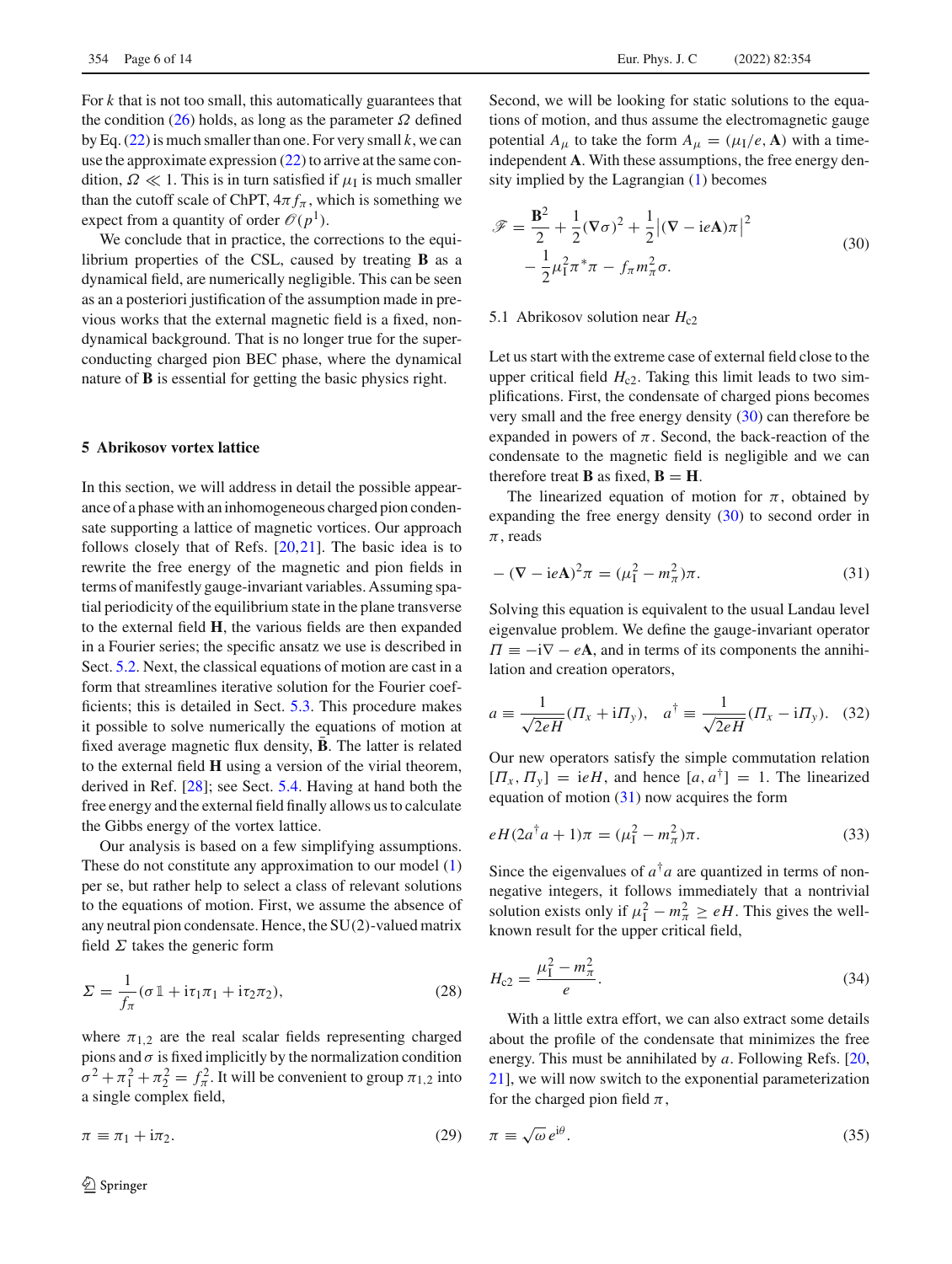We will also trade the vector potential **A** for the gaugeinvariant condensate supervelocity,

<span id="page-6-2"></span>
$$
\mathbf{Q} \equiv \mathbf{A} - \frac{\nabla \theta}{e}.\tag{36}
$$

Considering separately the real and imaginary parts of the condition  $(\Pi_x + i\Pi_y)\sqrt{\omega}e^{i\theta} = 0$  then leads to a relation between **Q** and the gradient of  $\omega$ , which can be put in a neat vector form,

<span id="page-6-1"></span>
$$
\mathbf{Q} = \frac{1}{2e} \frac{\nabla \omega \times \hat{z}}{\omega}.
$$
 (37)

This relates the supervelocity of the condensate to the spatial variation of its magnitude in a way that is independent of the choice of gauge for **A**.

Equation  $(37)$  will be used as a benchmark below when we search for the vortex lattice solution away from the upper critical field. Further details about Abrikosov's analytic solution for the vortex lattice near  $H_{c2}$ , tailored to iQCD, can be found in Ref. [\[18\]](#page-13-15).

#### <span id="page-6-0"></span>5.2 Vortex lattice ansatz away from  $H_{c2}$

With the exponential parameterization  $(35)$  and the definition  $(36)$  at hand, the free energy density  $(30)$  can be written solely in terms of the gauge-invariant variables  $\omega$  and **Q**,

<span id="page-6-3"></span>
$$
\mathscr{F} = \frac{\mathbf{B}^2}{2} + \frac{(\nabla \omega)^2}{8} \left( \frac{1}{f_\pi^2 - \omega} + \frac{1}{\omega} \right) \n- \frac{1}{2} (\mu_1^2 - e^2 \mathbf{Q}^2) \omega - f_\pi m_\pi^2 \sqrt{f_\pi^2 - \omega},
$$
\n(38)

where we eliminated  $\sigma$  in terms of  $\omega$  by using the constraint  $\sigma^2 + \omega = f_{\pi}^2$ .

We will search for stationary states of the free energy, obtained by integrating Eq. [\(38\)](#page-6-3) over space, that carry a periodic lattice of magnetic vortices, aligned with the external field **H**. We will assume that such states are strictly twodimensional in that both  $\omega$  and **B** only depend on the transverse coordinates  $x$ ,  $y$ . Moreover, we will assume that **B** is parallel to **H** everywhere, that is,  $\mathbf{B} = (0, 0, B(x, y))$ . In terms of the two-dimensional position vector  $\mathbf{r} = (x, y)$ , the magnitude of the condensate and the magnetic field can then be Fourier-expanded as

<span id="page-6-4"></span>
$$
\omega(\mathbf{r}) = \sum_{\mathbf{K}} a_{\mathbf{K}} (1 - \cos \mathbf{K} \cdot \mathbf{r}),
$$
  
\n
$$
B(\mathbf{r}) = \bar{B} + \sum_{\mathbf{K}} b_{\mathbf{K}} \cos \mathbf{K} \cdot \mathbf{r},
$$
\n(39)

where **K** are vectors from the reciprocal lattice; only  $K \neq 0$ are included in the sum. Also,  $B$  is the spatial average of the magnetic flux density.

The direct lattice in real space, corresponding to points **R** such that  $\mathbf{K} \cdot \mathbf{R}$  is an integer multiple of  $2\pi$  for all **K**, carries the cores of vortices at which the charged pion condensate

vanishes. For a generic lattice, the direct and reciprocal lattice vector can be parameterized by two integers *m*, *n* as

$$
\mathbf{R}_{mn} \equiv (mx_1 + nx_2, ny_2), \n\mathbf{K}_{mn} \equiv \frac{2\pi}{S}(my_2, -mx_2 + nx_1),
$$
\n(40)

where the lattice basis in real space has been chosen without loss of generality as  $(x_1, 0)$  and  $(x_2, y_2)$ , and  $S = x_1 y_2$  is the area of the unit cell of the direct lattice. We will restrict our analysis to a hexagonal lattice ansatz, for which we can choose the parameters of the lattice basis as

<span id="page-6-5"></span>
$$
x_2 = \frac{x_1}{2}, \qquad y_2 = \frac{x_1\sqrt{3}}{2}.
$$
 (41)

This lattice geometry is known to be energetically favored on a fairly general ground [\[29](#page-13-26)].

To be able to evaluate the free energy for the ansatz [\(39\)](#page-6-4), we need to relate the supervelocity **Q** to the magnetic field **B**. To that end, note that near the vortex core at  $\mathbf{R} = \mathbf{0}$ , the phase of the condensate behaves as  $\theta(\mathbf{r}) \simeq n\varphi$ , where  $\varphi$  is the polar angle and *n* the winding number of the vortex. This implies that  $\nabla \theta(\mathbf{r}) \simeq n\hat{\varphi}/r$ . Using the Stokes theorem, we then find that

$$
\nabla \times \nabla \theta(\mathbf{r}) = 2\pi n \hat{z} \delta(\mathbf{r}),\tag{42}
$$

where the two-dimensional  $\delta$ -function is supported on the vortex core, corresponding to the line  $\mathbf{r} = \mathbf{0}$ . In the following, we only consider vortices with a unit winding number, which are usually energetically favored. Taking into account the whole lattice of vortices, the definition  $(36)$  then leads to

$$
\nabla \times \mathbf{Q}(\mathbf{r}) = \mathbf{B}(\mathbf{r}) - \Phi_0 \hat{z} \sum_{\mathbf{R}} \delta(\mathbf{r} - \mathbf{R}),
$$
 (43)

where  $\Phi_0 \equiv 2\pi/e$  is the quantum of magnetic flux. Requiring accordingly that each unit cell of the vortex lattice carries a single quantum of flux, that is  $\overline{B} = \Phi_0/S$ , fixes the lattice spacing of the hexagonal lattice [\(41\)](#page-6-5) in terms of  $\bar{B}$ ,

<span id="page-6-6"></span>
$$
x_1 = \sqrt{\frac{4\pi}{\sqrt{3} \, e \, \bar{B}}}.\tag{44}
$$

Working with a singular field such as **Q** is detrimental to the prospect of solving for the vortex lattice numerically. This problem can be bypassed by separating out the singular part of **Q**. We do so by writing **Q** as  $Q = Q_A + Q_B$ , where **Q**<sup>A</sup> is the supervelocity [\(37\)](#page-6-1) of the Abrikosov solution. The latter corresponds to a nearly uniform magnetic field, hence

$$
\nabla \times \mathbf{Q}_{A}(\mathbf{r}) = \bar{B}\hat{z} - \Phi_{0}\hat{z} \sum_{\mathbf{R}} \delta(\mathbf{r} - \mathbf{R}).
$$
 (45)

It follows that  $\nabla \times \mathbf{Q}_B(\mathbf{r}) = [B(\mathbf{r}) - B]\hat{z}$ . The two components of **Q** thus play very different roles: **Q**<sup>A</sup> carries information about the average magnetic flux density and the location of vortices, whereas  $\mathbf{Q}_B$  encodes smooth variations of the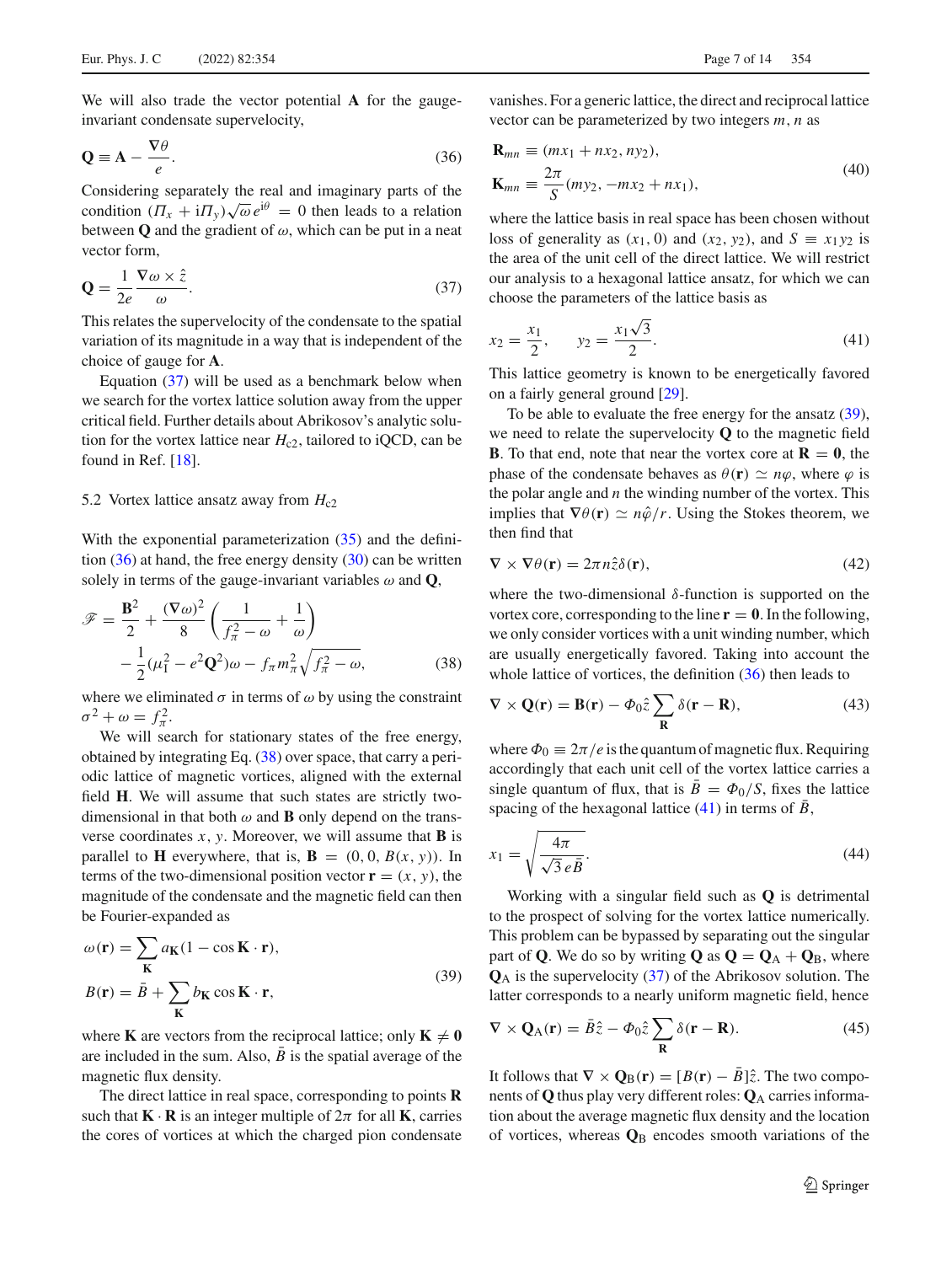magnetic field around the average. Such a smooth field can be Fourier-expanded, and we start with a generic ansatz,

$$
Q_{B}(r) = \sum_{K} c_{K} \sin K \cdot r.
$$
 (46)

Comparing this to Eq. [\(39\)](#page-6-4) results in the condition  $\mathbf{K} \times \mathbf{c_K} =$  $b_{\mathbf{K}}\hat{z}$ . This determines  $c_{\mathbf{K}}$  up to addition of a multiple of **K**. In order to remove the ambiguity, we make one last assumption on our stationary state ansatz, that is,  $\nabla \cdot \mathbf{Q} = 0$ . This is satisfied exactly by the solution  $(37)$  near  $H_{c2}$ . It is also true thanks to continuous rotational invariance for a single isolated vortex, that is near the lower critical field  $H_{c1}$ , and for any **H** near the vortex cores. A detailed justification of why **∇**·**Q** can be generally expected to be negligibly small is given in the appendix of Ref. [\[20](#page-13-16)]. We now have a unique solution for the Fourier coefficients of  $\mathbf{Q}_B$ ,  $\mathbf{c_K} = b_K(\hat{z} \times \mathbf{K})/\mathbf{K}^2$ . The full supervelocity then assumes the form

<span id="page-7-1"></span>
$$
\mathbf{Q}(\mathbf{r}) = \frac{1}{2e} \frac{\nabla \omega_{\mathbf{A}}(\mathbf{r}) \times \hat{z}}{\omega_{\mathbf{A}}(\mathbf{r})} + \sum_{\mathbf{K}} b_{\mathbf{K}} \frac{\hat{z} \times \mathbf{K}}{\mathbf{K}^2} \sin \mathbf{K} \cdot \mathbf{r}, \qquad (47)
$$

which is completely fixed by  $\overline{B}$  and the Fourier coefficients  $b_K$ . We have not given a detailed solution for the condensate magnitude  $\omega_A$  of the Abrikosov solution [\(37\)](#page-6-1). For our purposes, it is however sufficient to know its Fourier components as defined by Eq. [\(39\)](#page-6-4), see Ref. [\[30\]](#page-13-27),

<span id="page-7-2"></span>
$$
a_{\mathbf{K}_{mn}}^{\mathbf{A}} = -(-1)^{m+mn+n} \exp\left(-\frac{\mathbf{K}_{mn}^2 S}{8\pi}\right). \tag{48}
$$

Equations  $(39)$ – $(41)$ ,  $(44)$ ,  $(47)$  and  $(48)$  determine our vortex lattice ansatz in terms of the average magnetic flux density  $\overline{B}$  and the Fourier coefficients  $a_{\mathbf{K}}$ ,  $b_{\mathbf{K}}$ . It remains to be seen for what values of the Fourier coefficients this field configuration is a solution to the classical equations of motion. This is addressed in Sect. [5.3.](#page-7-0) Finally, in Sect. [5.4,](#page-8-1) we will show how  $B$  can be related to the external field  $H$ .

#### <span id="page-7-0"></span>5.3 Ginzburg–Landau equations for iQCD

Here we will derive a set of equations that constitute a basis for numerical iterative solution for the Fourier coefficients  $a_{\mathbf{K}}$ ,  $b_{\mathbf{K}}$ , whose results are presented in Sect. [6.](#page-8-0) We start with the equation of motion for the magnitude of the condensate,  $\omega$ . A direct variation of the free energy [\(38\)](#page-6-3) gives

$$
(-\nabla^2 + \xi^2)\omega = \frac{1}{2} \left( \omega - \frac{\omega^2}{f_{\pi}^2} \right) \left\{ 4(\mu_1^2 - e^2 \mathbf{Q}^2) + (\nabla \omega)^2 \left[ \frac{1}{(f_{\pi}^2 - \omega)^2} - \frac{1}{\omega^2} \right] - \frac{4f_{\pi}m_{\pi}^2}{\sqrt{f_{\pi}^2 - \omega}} \right\} + \xi^2 \omega,
$$
 (49)

where the term  $\xi^2 \omega$  with an arbitrary coefficient  $\xi^2$  was added on both sides to ensure stability and convergence of the itera-

tive procedure for solving for the Fourier coefficients. In the next step, we insert the Fourier expansion [\(39\)](#page-6-4) on the lefthand side, multiply by  $\cos K' \cdot r$  and take a spatial average, which we will indicate with angular brackets,  $\langle \cdots \rangle$ . Using the property that  $\langle \cos \mathbf{K} \cdot \mathbf{r} \cos \mathbf{K}' \cdot \mathbf{r} \rangle = (1/2) \delta_{\mathbf{K} \mathbf{K}'},$  we arrive at an iterative equation for *a***K**,

<span id="page-7-4"></span>
$$
a_{\mathbf{K}} = -\frac{2}{\mathbf{K}^2 + \xi^2} \Biggl\{ \Biggl[ 2\left(\omega - \frac{\omega^2}{f_\pi^2}\right) (\mu_1^2 - e^2 \mathbf{Q}^2) + \frac{(\nabla \omega)^2}{2f_\pi^2} \left(\frac{\omega}{f_\pi^2 - \omega} - \frac{f_\pi^2 - \omega}{\omega}\right) - \frac{2m_\pi^2 \omega}{f_\pi} \sqrt{f_\pi^2 - \omega} + \xi^2 \omega \Biggr] \cos \mathbf{K} \cdot \mathbf{r} \Biggr\}.
$$
\n(50)

Next we consider the equation of motion for **A**. Here Eq. [\(38\)](#page-6-3) gives at once

$$
\nabla \times \mathbf{B} = -e^2 \omega \mathbf{Q}.
$$
 (51)

Taking a curl of this equation and using the fact that **B** has a vanishing divergence, we can bring this to the form<sup>3</sup>

$$
(\nabla^2 - e^2 \zeta^2) \mathbf{B} = e^2 \left[ \nabla \omega \times \mathbf{Q} + (\omega - \zeta^2) \mathbf{B} \right].
$$
 (52)

We have again added an extra term with an arbitrary coefficient  $\zeta$  to both sides of the equation to ensure convergence of the iterative procedure. In the next step, we use the Fourier expansion [\(39\)](#page-6-4) on the left-hand side, multiply with  $\cos K' \cdot r$ and take a spatial average. This leads to an iterative equation for  $b_{\mathbf{K}}$ ,

<span id="page-7-5"></span>
$$
b_{\mathbf{K}} = -\frac{2e^2}{\mathbf{K}^2 + e^2 \zeta^2} \Big\{ \Big[ Q_y \partial_x \omega - Q_x \partial_y \omega + (\omega - \zeta^2) B \Big] \cos \mathbf{K} \cdot \mathbf{r} \Big\}.
$$
\n(53)

Equations  $(50)$  and  $(53)$  constitute the basis for the iterative solution to the equations of motion. The convergence of the iteration can however be further accelerated by a uniform rescaling of  $\omega$  after each application of Eq. [\(50\)](#page-7-4). This is done by the replacement

$$
\omega \to (1+c)\omega,\tag{54}
$$

or equivalently  $a_K \rightarrow (1+c)a_K$ . The value of the constant *c* is optimized by requiring that upon the rescaling, the spatial average of the free energy density [\(38\)](#page-6-3) has a vanishing derivative with respect to *c*. Since we expect *c* to be small, we can simplify this condition by expanding to first order in *c*. The resulting linear equation for *c* is solved by

<span id="page-7-3"></span><sup>&</sup>lt;sup>3</sup> Taking the curl of  $\omega$ **Q** also produces a term proportional to  $\omega \nabla \times \nabla \theta$ . This can however be dropped in spite of the singular behavior of  $\theta$  near the vortex cores. This is thanks to the presence of the factor  $\omega$  which vanishes at the cores.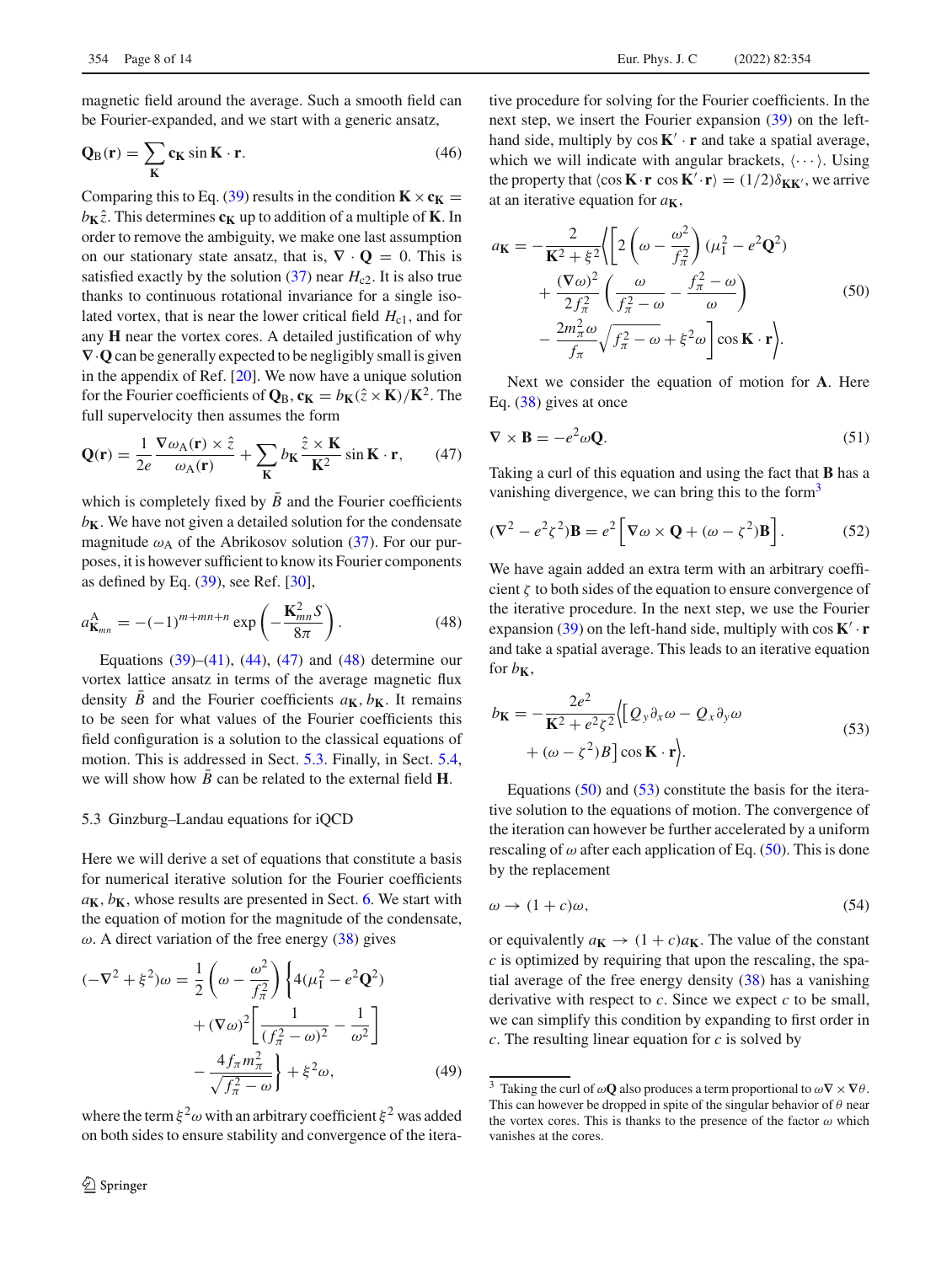<span id="page-8-2"></span>
$$
c = -\frac{\left\langle \frac{(\nabla \omega)^2}{\omega} \left( \frac{f_\pi^2}{f_\pi^2 - \omega} \right)^2 + \frac{4 f_\pi m_\pi^2 \omega}{\sqrt{f_\pi^2 - \omega}} - 4 \omega (\mu_1^2 - e^2 \mathbf{Q}^2) \right\rangle}{2 \left\langle \frac{f_\pi^4 (\nabla \omega)^2}{(f_\pi^2 - \omega)^3} + \frac{f_\pi m_\pi^2 \omega^2}{(f_\pi^2 - \omega)^{3/2}} \right\rangle}.
$$
(55)

#### <span id="page-8-1"></span>5.4 Virial theorem and the Gibbs energy

So far we have kept the average magnetic flux density  $\bar{B}$  as a fixed input parameter. In order to evaluate the Gibbs energy of the Abrikosov vortex lattice, we must however relate it to the imposed external field **H**. This can be done elegantly using a version of the virial theorem, put forward in Ref. [\[28](#page-13-25)].

Let us start by a uniform coordinate dilatation,  $\mathbf{r}' = \mathbf{r}/\lambda$ , under which the charged pion field transforms as a scalar,

$$
\pi'(\mathbf{r}') = \pi(\mathbf{r}), \quad \text{or} \quad \pi'(\mathbf{r}) = \pi(\lambda \mathbf{r}). \tag{56}
$$

The vector potential **A** is a covariant vector (1-form), and hence transforms differently,

$$
\mathbf{A}'(\mathbf{r}') = \lambda \mathbf{A}(\mathbf{r}), \quad \text{or} \quad \mathbf{A}'(\mathbf{r}) = \lambda \mathbf{A}(\lambda \mathbf{r}). \tag{57}
$$

Finally, the magnetic field **B** is an antisymmetric rank-two covariant tensor (2-form), and thus transforms as

$$
\mathbf{B}'(\mathbf{r}') = \lambda^2 \mathbf{B}(\mathbf{r}), \text{ or } \mathbf{B}'(\mathbf{r}) = \lambda^2 \mathbf{B}(\lambda \mathbf{r}).
$$
 (58)

This last rule agrees with the observation and upon the coordinate dilatation, the magnetic flux through the unit cell of the vortex lattice must remain unchanged (because it is quantized in units of  $\Phi_0$ ), whereas the area of the unit cell is rescaled by the factor  $1/\lambda^2$ .

In thermodynamic equilibrium, the variation of the free energy under the above coordinate rescaling must vanish. This can be ensured by inserting our scaling relations in Eq. [\(38\)](#page-6-3), taking the spatial average and setting the derivative thereof at  $\lambda = 1$  to zero. This leads to the condition

$$
\mathbf{H} \cdot \bar{\mathbf{B}} = \left\langle \frac{(\nabla \omega)^2}{8} \left( \frac{1}{f_\pi^2 - \omega} + \frac{1}{\omega} \right) + \frac{1}{2} e^2 \mathbf{Q}^2 \omega + \mathbf{B}^2 \right\rangle, \tag{59}
$$

where we have used the thermodynamic relation  $\partial \bar{\mathscr{F}} / \partial \bar{\mathbf{B}} =$ **H**. By combining this with the definition [\(7\)](#page-2-3) of Gibbs energy and the previously calculated Gibbs energy density [\(9\)](#page-3-2) of the vacuum state, we obtain our final result for the spatially averaged Gibbs energy density of the Abrikosov vortex lattice, relative to the vacuum,

<span id="page-8-3"></span>
$$
\Delta \bar{\mathcal{G}}_{\text{vortex}} = \frac{\mathbf{H}^2}{2} + \left\langle -\frac{\mathbf{B}^2}{2} - \frac{1}{2} \mu_1^2 \omega \right\rangle
$$

$$
- f_\pi m_\pi^2 \left( \sqrt{f_\pi^2 - \omega} - f_\pi \right) \Bigg\rangle. \tag{60}
$$



<span id="page-8-4"></span>**Fig. 1** Average Gibbs energy density of the Abrikosov vortex lattice, relative to the vacuum state, as a function of *H* at  $\mu_I = 147$  MeV

#### <span id="page-8-0"></span>**6 Numerical results**

All the numerical results presented below were obtained with a fixed value of the pion decay constant,  $f_{\pi} = 92$  MeV. Likewise, we mostly considered the physical pion mass,  $m_\pi$  = 140 MeV. Sometimes, it is however advantageous to treat the pion mass as a tunable parameter. We use this as a tool to access features of the phase diagram that might otherwise remain hidden. Finally, in the high-energy units that we use throughout the paper, the fine structure constant is  $\alpha = e^2/(4\pi)$ . Hence the electromagnetic coupling takes the numerical value  $e = \sqrt{4\pi \alpha} \approx 0.303$ .

# 6.1 Abrikosov vortex lattice

In order to find the Abrikosov vortex lattice solution in equilibrium, we used the following numerical procedure. Initially, we set  $b_K = 0$  and iterated Eqs. [\(50\)](#page-7-4) and [\(55\)](#page-8-2) for  $a_K$  a few times. Subsequently, we iterated Eqs. [\(50\)](#page-7-4), [\(55\)](#page-8-2) and [\(53\)](#page-7-5) until convergence was reached. The spatial averages indicated with angular brackets were found by numerical integration over a single unit cell of the direct lattice. In practice, the number of points of the reciprocal lattice included in the calculation was of the order of a thousand.

Before we tackle the problem of finding the phase diagram of iQCD, let us first do some basic checks that the purely numerically obtained vortex lattice solution has the expected physical properties. The upper critical field  $H_{c2}$ , given analytically by Eq. [\(34\)](#page-5-4), represents a field at which the vortex lattice solution ceases to be energetically favored over the vacuum state. Hence the relative averaged Gibbs energy density of the vortex lattice [\(60\)](#page-8-3) should go to zero as  $H \rightarrow H_{c2}$ . This behavior is displayed in Fig. [1.](#page-8-4) For numerical illustration, we have chosen a value of  $\mu_I$  just above the onset of charged pion BEC,  $\mu_I = 147$  MeV, for which the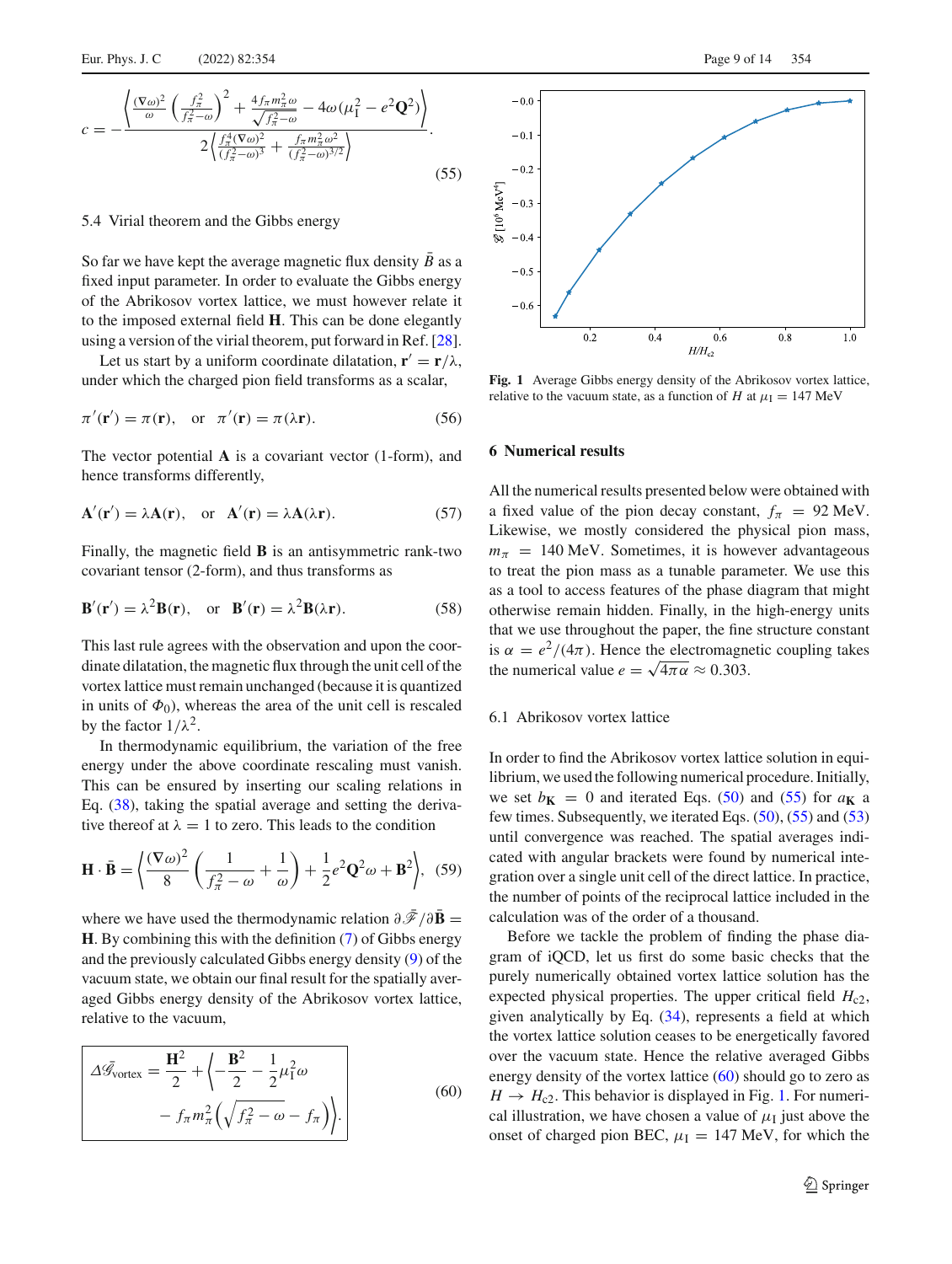

<span id="page-9-0"></span>**Fig. 2** Reverse magnetization of the Abrikosov vortex lattice as a function of *H*. To generate these data, the pion mass was tuned to  $m_{\pi} = e f_{\pi} \approx 27.9$  MeV. The different curves with data points displayed correspond to different values of  $\mu_I$  with 1 MeV spacing. The right-most curve corresponds to  $\mu_I = 29$  MeV and the left-most one to  $\mu_I = 40$  MeV

upper critical field is small compared to the characteristic scale of QCD,  $H_{c2} \approx 6600 \text{ MeV}^2$ .

The case of the lower critical field  $H_{c1}$  is more subtle. In principle, this is defined as the external field at which the Gibbs energy of a single isolated vortex becomes smaller than that of the uniform BEC state  $[18]$ . In order to avoid having to deal separately with the isolated vortex solution, we have adopted a different approach. We picture the isolated vortex as an extreme case of a vortex lattice with an infinite lattice spacing. According to Eq. [\(44\)](#page-6-6), this corresponds to  $\bar{B} \rightarrow 0$ . We take vanishing of  $\bar{B}$  as an alternative definition of the lower critical field.

The downside of this approach is that finding the lower critical field through a limit is numerically challenging. The convergence of the search for the critical field turns out to be particularly sensitive to the value of the pion mass. We were not able to obtain sufficient accuracy for the physical pion mass. We shall instead present some numerical results for a lower pion mass,  $m_{\pi} = e f_{\pi} \approx 27.9$  MeV. This value is not chosen accidentally; it is a threshold value above which the existence of a phase with an inhomogeneous pion condensate can be guaranteed. See Appendix B for a detailed proof of this claim.

It is practically advantageous to focus on the magnetization,  $M = B - H$ . In Fig. [2,](#page-9-0) we show the values of magnetization as a function of *H* for various choices of  $\mu_I$ ; for convenience, the magnetization is displayed with an opposite overall sign. The straight solid line in Fig. [2](#page-9-0) corresponds to  $\bar{\mathbf{B}} = \mathbf{0}$ , hence  $\bar{\mathbf{M}} = -\mathbf{H}$ . The point of contact of the various data curves with this line defines the lower critical field. Although the numerical approach does not allow us to set **, we can make a small extrapolation of the data curves** 



<span id="page-9-1"></span>**Fig. 3** Various critical fields for the charged pion condensate. The three curves displayed correspond, from the top to the bottom, to  $H_c$ <sub>2</sub>,  $H_c$  and *H*<sub>c1</sub>, respectively. To generate these data, the pion mass was tuned to  $m_{\pi} = e f_{\pi} \approx 27.9$  MeV

in order to identify the points of contact with the straight solid line. The convergence of all the data curves to a single point with  $M = 0$  as  $H/H_{c2} \rightarrow 1$  is an independent verification of the correct physical behavior of our numerically found solution near the upper critical field.

The values of  $H_{c1}$  extracted using this approach are dis-played in Fig. [3](#page-9-1) as a function of  $\mu$ <sub>I</sub>. We crosschecked these results independently by looking for the value of *H* where the Gibbs energies of the uniform charged pion BEC and the vortex lattice coincide. For comparison, we also show in the figure the upper critical field  $H_{c2}$  [\(34\)](#page-5-4) and the critical field *H*<sub>c</sub> [\(13\)](#page-3-4) above which the uniform charged pion BEC state is no longer favored over the vacuum state. As explained in Sect. [3,](#page-3-0) these three fields are expected to satisfy the hierarchy  $H_{c1}$  <  $H_c$  <  $H_{c2}$ , which the numerical results for  $H_{c1}$  confirm. All the three fields vanish simultaneously as  $\mu_I \rightarrow m_\pi$ . Below this threshold, no charged pion condensation can occur, uniform or not.

#### <span id="page-9-2"></span>6.2 Phase diagram of iQCD

Let us at last address the phase diagram of iQCD, which is the primary target of the present paper. We now know the Gibbs energies of all four candidate states, listed at the end of Sect. [2.1.](#page-2-4) We take the vacuum state as the reference. The relative Gibbs energies of the uniform charged pion BEC, the neutral pion CSL, and the Abrikosov vortex lattice of charged pions are then given respectively by Eqs. [\(12\)](#page-3-3), [\(20\)](#page-4-4) and [\(60\)](#page-8-3). Our main result is the phase diagram in Fig. [4,](#page-10-1) obtained using the physical pion mass.

Let us comment on the main qualitative features of the phase diagram. The curve labeled as  $H_{\text{CSL}}$  is defined by setting  $\Delta \mathscr{G}_{\text{CSL}} = 0$ . In the region of the phase diagram where charged pion condensation is disfavored by the strong mag-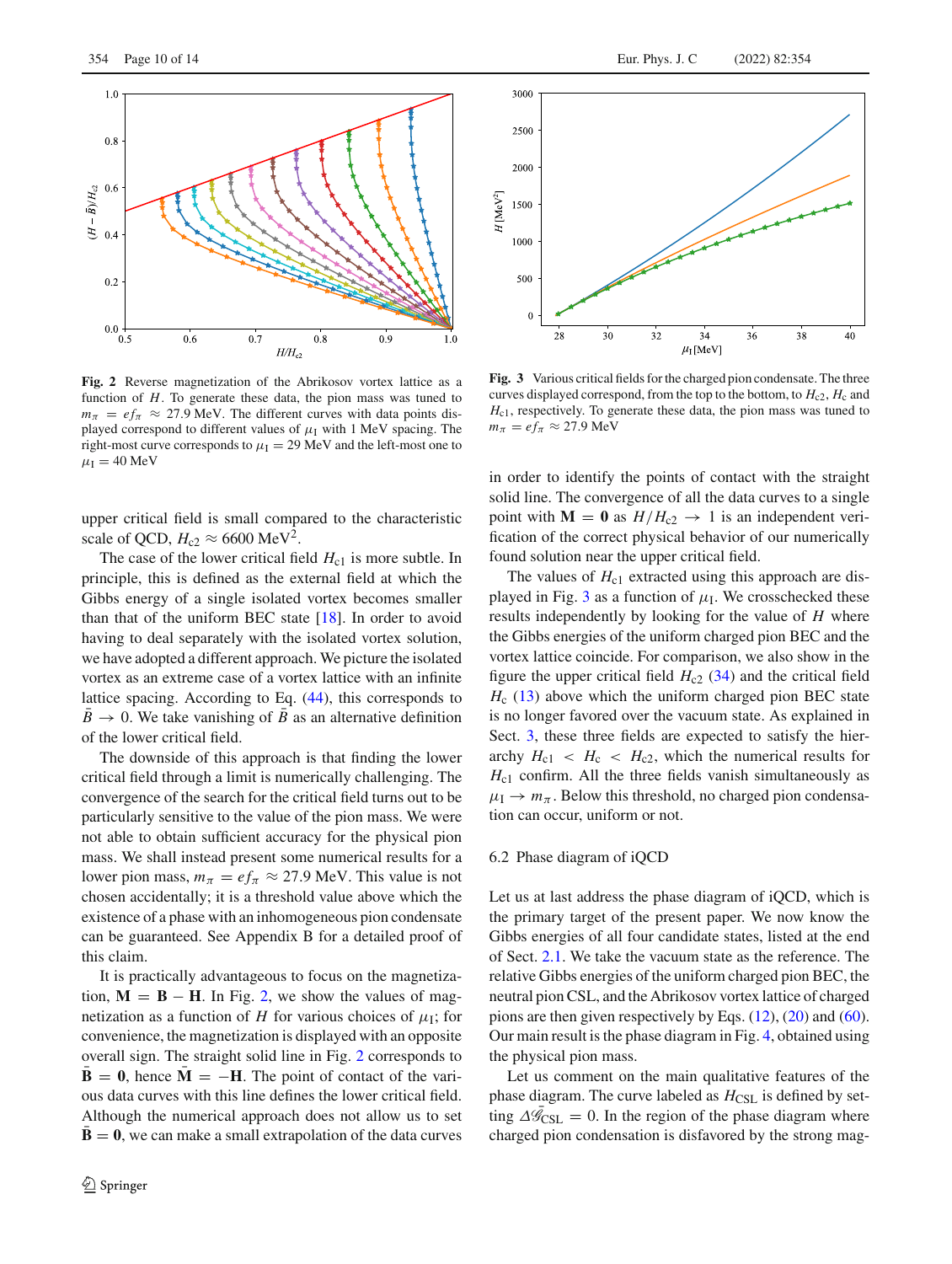

<span id="page-10-1"></span>**Fig. 4** Phase diagram of iQCD as a function of external magnetic field and isospin chemical potential for the physical pion mass,  $m_\pi$  = 140 MeV. The thick solid lines indicate phase transitions between the vacuum (VAC), Abrikosov vortex lattice (AVL) and CSL phases. For orientation, we also show the upper critical field  $H_{c2}$  which defines the transition between the VAC and AVL phases, and the curve  $H_{\text{CSI}}$ , defining the transition between the VAC and CSL phases. The lower critical field  $H_{c1}$  separating the AVL phase from the uniform BEC phase was not possible to determine accurately due to convergence issues. The phase transition between the BEC and AVL phases however lies below  $H<sub>c</sub>$ , indicated by the thin dashed line near the horizontal axis

netic field, this describes a phase transition between the vacuum state and the CSL phase. The critical field  $H_c$  is shown in Fig. [4](#page-10-1) just for orientation. Since for the physical pion mass, we were not able to calculate the lower critical field  $H_{c1}$ for the formation of vortex lattice accurately, the  $H_c$  curve delimits the part of the phase diagram to which the uniform charged pion BEC phase is localized. The Abrikosov vortex lattice phase occupies a significant part of the phase diagram. The first-order transition between the vortex lattice phase and the CSL phase was pinned down by a numerical comparison of  $\Delta \mathcal{G}_{\text{CSL}}$  and  $\Delta \mathcal{G}_{\text{vortex}}$ . This requires the full numerical machinery as laid out in Sect. [5.](#page-5-0) The position of the triple point at which the vacuum, vortex lattice and CSL phases meet can however be determined simply by solving the condition  $H_{CSL} = H_{c2}$ . We find the coordinates of the triple point to be  $\mu_{\text{I,tr}} \approx 505 \text{ MeV}$  and  $H_{\text{tr}} \approx 0.78 \text{ GeV}^2$ . Note that the latter value simultaneously represents the threshold magnetic field for the appearance of the CSL phase in the phase diagram of iQCD.

It is instructive to see how the details of the phase diagram depend on the pion mass, which we to some extent treated as a tunable parameter. First, note that both  $H_c$  and  $H_{c2}$  only contain  $m_{\pi}$  through the combination  $\mu_{\rm I}^2 - m_{\pi}^2$ . Tuning the pion mass to smaller values and ultimately towards the chiral limit will therefore leave a large part of the phase diagram, for which  $\mu_1^2 \gg m_\pi^2$ , unaffected. On the other hand, the critical curve  $H_{\text{CSL}}$  will scale down roughly linearly as  $m_\pi$  is lowered; cf. Eq. [\(27\)](#page-4-7). At the same time, the competition of the



<span id="page-10-2"></span>Fig. 5 Competition of the CSL phase and the Abrikosov vortex lattice phase for a low pion mass,  $m_\pi = e f_\pi \approx 27.9$  MeV. The top curve indicates the upper critical field  $H_{c2}$ . The bottom curve corresponds to the field  $H_{\text{CSL}}$ , at which the CSL state becomes favored over the vacuum. The actual phase transition between the vortex lattice and CSL phases is indicated by the middle curve with data points

vortex lattice and CSL phases to the right of the triple point is affected by changing the pion mass. A detailed numerical comparison shows that for small pion masses, the boundary separating the vortex lattice and CSL phases drifts toward the upper critical field; this trend is clearly visible in Fig. [5.](#page-10-2) For  $m_{\pi} = e f_{\pi}$ , used in this figure, we find the triple point located at  $\mu$ <sub>Ltr</sub>  $\approx$  288 MeV and  $H_{tr} \approx 0.27 \text{ GeV}^2$ .

In the chiral limit, the critical fields  $H_c$  [\(13\)](#page-3-4) and  $H_{c2}$  [\(34\)](#page-5-4) become equal to each other at  $\mu_I = ef_\pi$ . The above observations then allow us to draw the following rough picture of the phase diagram of iQCD close to the chiral limit. The vacuum state is only realized in equilibrium for  $\mu_I = 0$ and  $H = 0$ . For  $0 < \mu_I < ef_\pi$ , the equilibrium state is either the uniform charged pion BEC or the neutral pion CSL. These are separated by a first-order phase transition at  $H = H_c = f_{\pi} \mu_I$ . For  $e f_{\pi} < \mu_I$ , an intermediate phase supporting the Abrikosov vortex lattice appears. The first-order transition from the vortex lattice phase to the CSL phase appears roughly at  $H = H_{c2} = \mu_1^2/e$ .

# <span id="page-10-0"></span>**7 Summary and discussion**

In this paper, we have used ChPT to investigate the phase diagram of QCD in presence of a nonzero isospin chemical potential (iQCD) and external magnetic field. Experience based on available literature on the subject leads to the expectation that the phase diagram includes a phase with a uniform condensate of charged pions, and the anomalyinduced CSL phase with a spatially modulated condensate of neutral pions. Our main goal was to study the interplay of these two orders, focusing specifically on the possibility that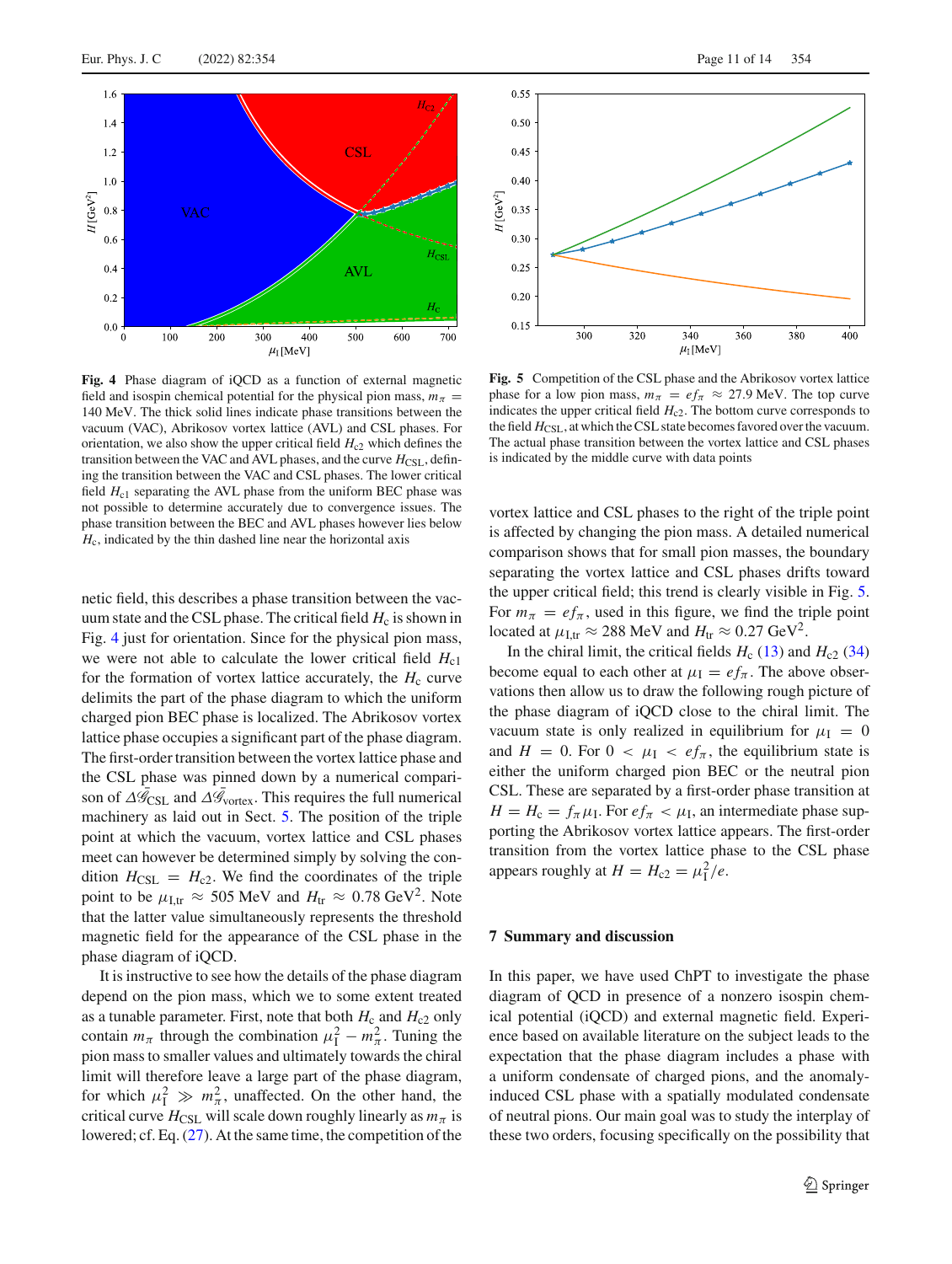another inhomogeneous phase, carrying a lattice of magnetic vortices, appears in an intermediate range of magnetic fields.

While the uniform charged pion BEC state and the CSL state can be treated largely analytically, the Abrikosov vortex lattice requires a fully numerical solution of the classical equations of motion. Here we have improved on previously published results on iQCD by implementing a fast numerical algorithm for finding the vortex lattice solution without any approximations to the underlying ChPT Lagrangian. Our main qualitative result is that for the physical pion mass of  $m_\pi$  = 140 MeV, the Abrikosov vortex lattice phase indeed appears in the phase diagram, occupying a large range of magnetic fields. Hence iQCD is a type-II superconductor. Type-I superconductivity appears to be possible only for small, unphysical pion masses,  $m_\pi < e f_\pi \approx 28$ MeV.

Let us briefly mention one technical aspect of our setup that might be worth pointing out. Namely, in writing down the anomaly-induced WZW term [\(5\)](#page-2-2), we discarded charged pion degrees of freedom and only kept the neutral pion field, relevant for the CSL state. In hindsight, we have not committed any approximation by doing so. Upon a closer look, it is possible to show that the full WZW term, spelled out for instance in Ref. [\[9](#page-13-7)], does not contribute to the classical Gibbs energy of either the uniform charged pion BEC, or the Abrikosov vortex lattice within the two-dimensional ansatz used here.

Finally, let us comment on the fact that the threshold magnetic field for the appearance of the CSL phase in the phase diagram of iQCD was found to be  $H_{tr} \approx 0.78 \text{ GeV}^2$  for the physical pion mass. This is a consequence of the competition between the CSL state and the Abrikosov vortex lattice, as shown in Fig. [4.](#page-10-1) A natural question arises whether the ChPT setup used in this paper can still be trusted for such strong magnetic fields. On the one hand, it was argued in Ref. [\[14\]](#page-13-11) that magnetic fields well above the QCD scale do not necessarily preclude the application of a low-energy effective field theory based on the spontaneous breakdown of chiral symmetry. On the other hand, it might then be necessary to take explicitly into account the anisotropy of the QCD vacuum induced by the magnetic field, and in the very least the magnetic field dependence of the input parameters  $f_{\pi}$ ,  $m_{\pi}$ of ChPT induced by loop corrections.

We conclude from the above that the existence of the CSL phase in the phase diagram of iQCD for the physical pion mass of  $m_{\pi}$  = 140 MeV currently still has the status of a conjecture that requires further investigation. However, the CSL phase certainly is relevant for the thermodynamics of iQCD, since we can treat the pion mass as a tunable parameter and lower it towards the chiral limit. This will reduce the threshold magnetic field for the appearance of the CSL phase to in principle arbitrarily weak fields.

**Acknowledgements** Some of the results presented here appeared previously in the master thesis of one of us (M.S.G.) [\[31\]](#page-13-28). The numerical solution of the Abrikosov vortex lattice was done using a PYTHON code, adapted from a MATLAB code, available from the authors of Ref. [\[32](#page-13-29)]; see the URL therein. We are indebted to Prabal Adhikari, Jens Oluf Andersen, Andreas Schmitt, Asle Sudbø and Naoki Yamamoto for useful discussions and correspondence. This work has been supported in part by the Grant No. PR-10614 within the ToppForsk-UiS program of the University of Stavanger and the University Fund.

**Data Availability Statement** This manuscript has no associated data or the data will not be deposited. [Authors' comment: The numerical results presented in the paper are based on computations that are outlined in detail in the text, including all the input parameters. This guarantees reproducibility of the results. The computer codes used to generate the numerical results are available from the corresponding author on reasonable request.]

**Open Access** This article is licensed under a Creative Commons Attribution 4.0 International License, which permits use, sharing, adaptation, distribution and reproduction in any medium or format, as long as you give appropriate credit to the original author(s) and the source, provide a link to the Creative Commons licence, and indicate if changes were made. The images or other third party material in this article are included in the article's Creative Commons licence, unless indicated otherwise in a credit line to the material. If material is not included in the article's Creative Commons licence and your intended use is not permitted by statutory regulation or exceeds the permitted use, you will need to obtain permission directly from the copyright holder. To view a copy of this licence, visit [http://creativecomm](http://creativecommons.org/licenses/by/4.0/) [ons.org/licenses/by/4.0/.](http://creativecommons.org/licenses/by/4.0/)

Funded by SCOAP3.

#### **Appendix A: Effect of electrostatic interaction**

It is well-known that in presence of long-range interactions, the thermodynamic limit may be ill-defined as a consequence of the fact that the free energy ceases to be extensive. This applies in particular to systems with nonzero (average) electric charge density, where the thermodynamic limit is invalidated by the non-extensive energy of the ensuing electric field. In ordinary superconductors, the problem is absent thanks to the crystal lattice of positive ions that neutralizes the electric charge of electrons. The situation is however different in the ordered phases of iQCD, discussed in this paper.

One way out is to assume the presence of additional degrees of freedom that neutralize the electric charge carried by the pion condensate. This may actually be appropriate for applications to, for instance, dense matter inside neutron stars. The downside of this approach is that the analysis then necessarily becomes model-dependent. In order to estimate the (non-electrostatic) contribution of such a background to the free energy, one would need additional input.

We will instead take a different route, largely following Ref. [\[17](#page-13-14)]. We will show that there is a range of system volumes in which the electrostatic interaction energy in fact can be neglected, even in the absence of additional degrees of freedom. Let us consider a generic system with extensive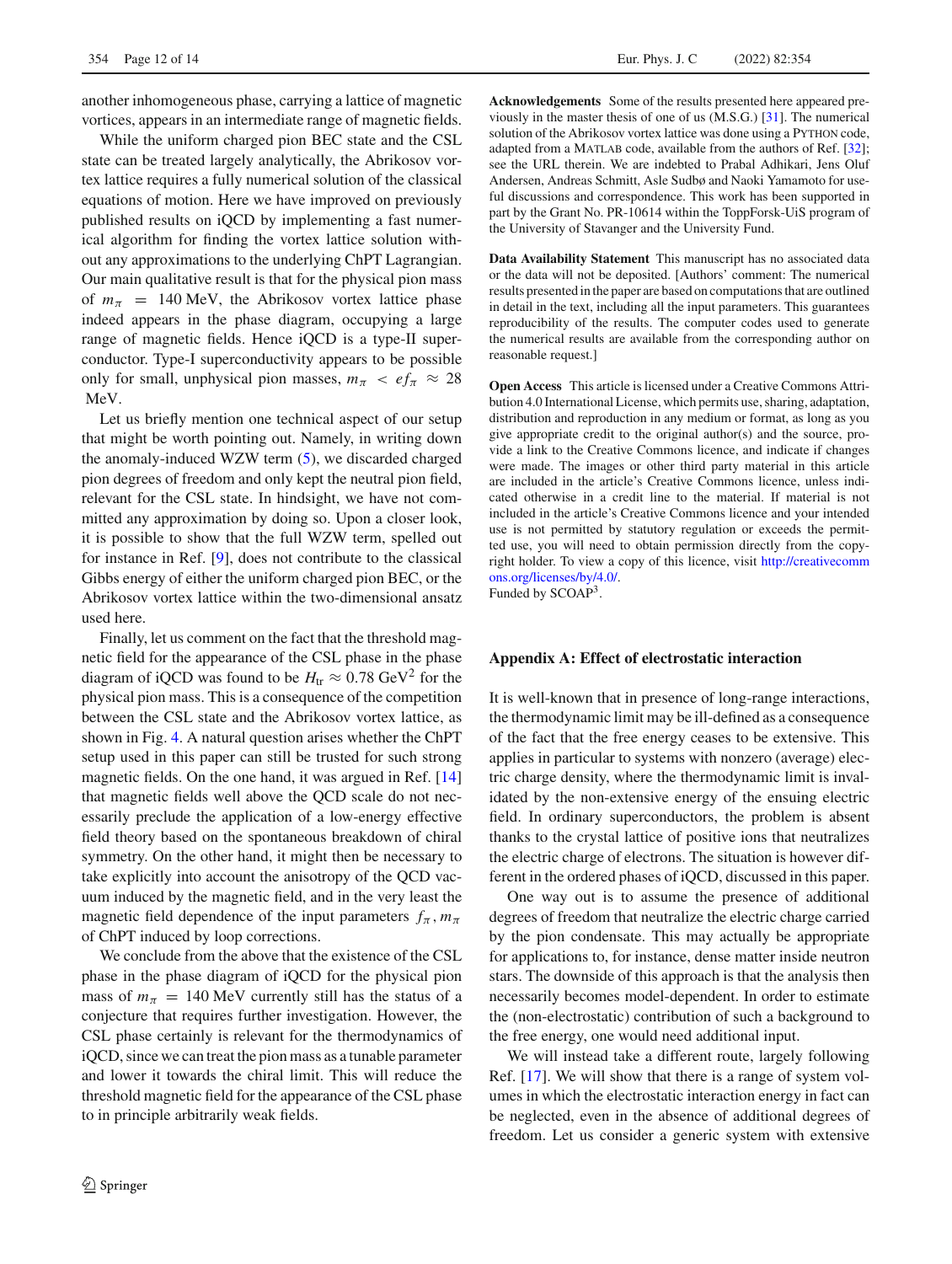free energy *F*ext due to short-range interactions. If the linear dimension of the system is  $R$ , this free energy is given parametrically by

$$
F_{\text{ext}} \sim \mathcal{F}_{\text{ext}} R^3, \tag{A.1}
$$

where  $\mathcal{F}_{ext}$  is the corresponding free energy density. Should the system carry nonzero average electric charge density  $\rho$ , the long-range Coulomb interaction contributes the energy

$$
F_{\text{Coul}} \sim \rho^2 R^5. \tag{A.2}
$$

Within iQCD,  $\rho$  is related to the isospin density  $n_I$  by  $\rho = en<sub>I</sub>$ . Obviously, the electrostatic interaction dominates in large enough volumes. Its contribution can however be neglected provided the system size is chosen judiciously,

<span id="page-12-0"></span>
$$
R^2 \lesssim \frac{\mathcal{F}_{\text{ext}}}{\rho^2}.\tag{A.3}
$$

To get a concrete bound on *R*, we now need to estimate the extensive part of the free energy. In the states carrying a charged pion condensate, we have  $\mathcal{F}_{ext} \sim \mu_I^2 f_\pi^2$  and accordingly  $n_I \sim \mu_I f_\pi^2$  [\[1\]](#page-13-0). This estimate is accurate for the uniform BEC state and reasonable also for the Abrikosov vortex lattice except very close to the upper critical field  $H_{c2}$ , at which the charged pion condensate vanishes. Combining it with Eq. [\(A.3\)](#page-12-0) then gives

<span id="page-12-1"></span>
$$
R \lesssim \frac{1}{ef_\pi}.\tag{A.4}
$$

To get a similarly simple estimate for the CSL state, we employ the solution valid near the chiral limit, see Sect. [4.1.](#page-4-8) From Eq. [\(24\)](#page-4-9) we get at once  $\mathcal{F}_{ext} \sim \Omega^2 H^2$ , where the dimensionless parameter  $\Omega$  is defined by Eq. [\(22\)](#page-4-5). Accordingly,  $n_I \sim \mathcal{F}_{ext}/\mu_I \sim \Omega^2 H^2/\mu_I$ . This leads to the bound

$$
R \lesssim \frac{\mu_{\rm I}}{e\Omega H}.\tag{A.5}
$$

For magnetic fields not too far above the critical field [\(27\)](#page-4-7), we may in addition write the latter parametrically as *H*<sub>CSL</sub> ∼  $m_{\pi} f_{\pi} / \Omega$  and use this to simplify the result to

$$
R \lesssim \frac{\mu_{\rm I}}{em_{\pi}f_{\pi}}.\tag{A.6}
$$

In the interesting part of the phase diagram where the various ordered phases compete with each other,  $\mu_I$  is larger than  $m_\pi$ . Hence the bound resulting from the free energy of the CSL state is weaker than that from the BEC state, given by Eq. [\(A.4\)](#page-12-1).

Altogether, we may therefore conclude that the analysis presented in this paper is quantitatively reliable if the system size *R* falls into the range

$$
\frac{1}{m_{\pi}} \lesssim R \lesssim \frac{1}{ef_{\pi}}.\tag{A.7}
$$

The lower bound herein is needed to ensure that our effective field theory description of the QCD vacuum does not suffer

from large finite-volume corrections. Interestingly, this hierarchy of bounds on *R* suggests that the vacuum pion mass should not be too small,  $m_\pi \geq e f_\pi$ . The value  $m_\pi = e f_\pi$ , used in Sect. [6](#page-8-0) for numerical illustration, is therefore just on the edge of the domain of validity of our analysis. Pion masses smaller than  $ef_\pi$  would require a more careful treatment, explicitly taking into account finite-volume corrections.

#### **Appendix B: Type-I versus type-II superconductivity**

In type-I superconductors, the uniform superconducting condensate is completely destroyed by an external magnetic field given by Eq. [\(13\)](#page-3-4), above which the normal (vacuum) state prevails. On the other hand, in type-II superconductors, an intermediate phase featuring the Abrikosov lattice of magnetic vortices appears in the range of magnetic fields  $H_{c1} < H < H_{c2}$ . Throughout the present paper, we mostly implicitly assumed that iQCD is a type-II superconductor. In this appendix, we provide some supportive evidence for when type-I or type-II behavior of the charged pion condensate may be expected.

The key observation is that at  $H_{c2}$  derived in Sect. [5.1,](#page-5-5) the vacuum state becomes unstable with respect to formation of a charged pion condensate. But if  $H_c < H_{c2}$ , then the stable equilibrium just below  $H_{c2}$  cannot be the uniform BEC state. It follows immediately that if, for a given fixed value of  $\mu_I$ ,  $H_{c2} > H_c$ , then the phase diagram must feature a phase carrying some kind of inhomogeneous pion condensate. It is not a priori given that this condensate is an Abrikosov lattice of vortices. To show that a state carrying vortices is stable and favored over the uniform BEC state, one should rather impose the condition  $H_{c1} < H_c$  [\[18](#page-13-15)].

The advantage of our criterion is that it takes a very simple analytic form. Namely, from Eqs.  $(13)$  and  $(34)$  we obtain immediately that

$$
H_{c2} - H_c = \frac{\mu_1^2 - m_\pi^2}{e} \left( 1 - \frac{ef_\pi}{\mu_1} \right).
$$
 (B.8)

Since any kind of charged pion condensate can only be stable if  $\mu_I > m_\pi$ , we see immediately that a sufficient condition for the existence of a phase with an inhomogeneous pion condensate in the phase diagram is

$$
\mu_{\rm I} > e f_{\pi}.\tag{B.9}
$$

If in addition  $m_\pi > ef_\pi$ , then some kind of inhomogeneous equilibrium will appear for any value of  $\mu_I$  that supports charged pion condensation. On the other hand, if  $m_\pi < ef_\pi$ , we expect two qualitatively different regimes, depending on whether  $\mu_I$  is smaller or larger than  $ef_\pi$ . For  $m_\pi < \mu_I < ef_\pi$ , it is in principle possible that as the external magnetic field is cranked up, the uniform charged pion BEC is destroyed in favor of the vacuum. As we explain in Sect. [6.2,](#page-9-2) we expect in